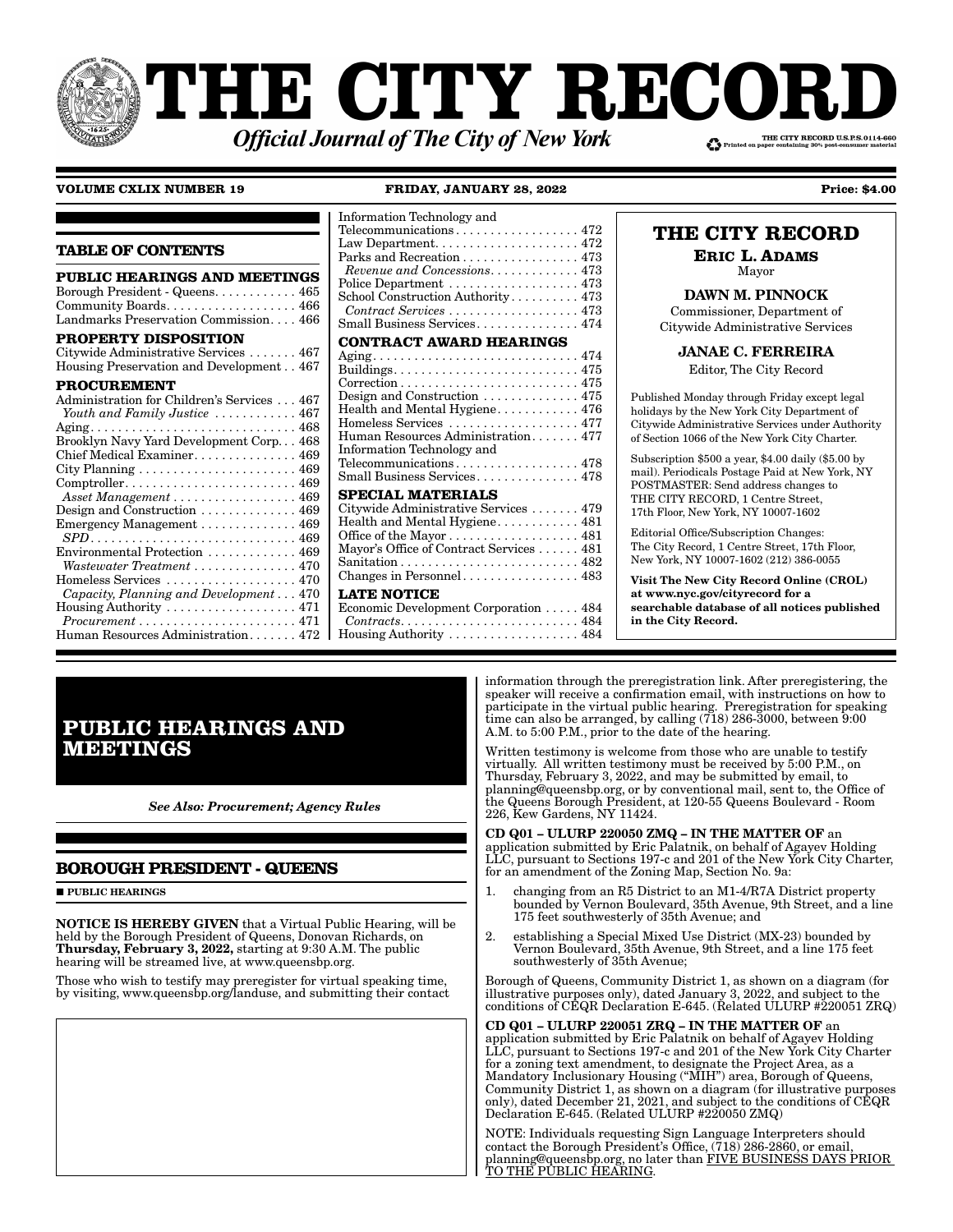Accessibility questions: (718) 286-2860, by: Thursday, January 27, 2022, 4:00 P.M.

 $69$   $cc$ 

j27-f2

### **COMMUNITY BOARDS**

**PUBLIC HEARINGS** 

NOTICE IS HEREBY GIVEN that the following matters have been scheduled for public hearing by Community Board:

#### BOROUGH OF BROOKLYN

COMMUNITY BOARD NO. 01 – Tuesday, February 1, 2022, at 6:30 P.M., Community Board #1 Public Hearing, via WEBEX (While we cannot meet in person, we will be meeting virtually. Below are options for you to connect.) All persons who wish to speak or submit testimony, MUST SIGN UP PRIOR to the meeting by 2:00 P.M. NOTE --- All persons who wish to speak during the meeting --- Please see form: https://www1.nyc. gov/site/brooklyncb1/meetings/speaker-request-form.page.

#### Meeting address for Attendees https://nyccb.webex.com/nyccb/j.php?MTID=mf8196f1c31fb317a b9537a1c6fa6eaab Meeting number: 2332 241 4572

Meeting Password: q3aYTP3YUt3 Audio conference: United States Toll New York +1-646-992-2010

Access code : 2332 241 4572

PRESENTATION: Broadway Triangle (Application No. C 220209 HAK) - This is a public application by HPD requesting a UDAAP designation and disposition of City-Owned property, to facilitate the development of a new nine-story rental residential building with approximately 29 units of affordable housing, located at 29-31 Bartlett Street, located in CD 1 Williamsburg, Brooklyn. Presenters: Charlie Stewart, St. Nicks Alliance, Frank Lang, St. Nicks Alliance, Makeda Marshall-NeSmith, NYC Department of Housing Preservation and Development

Accessibility questions: CB#1, (718) 389-0009, bk01@cb.nyc.gov, by: Tuesday, February 1, 2022, 2:00 P.M.

 $cc$ 

j24-f1

### **LANDMARKS PRESERVATION COMMISSION**

**PUBLIC HEARINGS** 

NOTICE IS HEREBY GIVEN that, pursuant to the provisions of Title 25, Chapter 3 of the Administrative Code of the City of New York (Sections 25-303, 25-307, 25-308, 25-309, 25-313, 25-318, 25-320) on Tuesday, February 1, 2022, the Landmarks Preservation Commission (LPC or agency), will hold a public hearing by teleconference, with respect to the properties list below, and then followed by a public meeting.

The final order and estimated times for each application will be posted on the Landmarks Preservation Commission website, the Friday before the hearing. Please note that the order and estimated times are subject to change. The teleconference will be by the Zoom app and will be live streamed on the LPC's YouTube channel, www.youtube.com/nyclpc. Members of the public should observe the meeting on the YouTube channel and may testify on particular matters by joining the meeting using either the Zoom app or by calling in from any phone. Specific instructions on how to observe and testify, including the meeting ID and password, and the call-in number, will be posted on the agency's website, under the "Hearings" tab, https://www1.nyc.gov/site/lpc/ hearings/hearings.page, on the Monday before the public hearing. Any person requiring language assistance services or other reasonable accommodation in order to participate in the hearing or attend the meeting should contact the LPC, by contacting Sasha Sealey, Community and Intergovernmental Affairs, at ssealey@lpc.nyc.gov, at least five (5) business days before the hearing or meeting. Please note: Due to the City's response to COVID-19, this public hearing and meeting is subject to change and/or cancellation.

#### 175 Clinton Street - Brooklyn Heights Historic District LPC-22-03940 - Block 276 - Lot 20 - Zoning: R6 CERTIFICATE OF APPROPRIATENESS

A Greek Revival style rowhouse, built in 1840-1849, and altered in 1870 with eclectic details. Application is to replace windows, install a balcony, and alter the rooftop, rear extension and rear façade.

90 Charles Street - Greenwich Village Historic District LPC-21-10678 - Block 620 - Lot 52 - Zoning: R6, C1-6 CERTIFICATE OF APPROPRIATENESS

A Greek Revival style rowhouse, designed by Levi Onderdonk and built in 1847. Application is to construct rear yard and rooftop additions, excavate the rear yard, and apply stucco to the front façade.

#### 770 Broadway - NoHo Historic District LPC-22-05900 - Block 554 - Lot 1 - Zoning: C6-2 CERTIFICATE OF APPROPRIATENESS

A Renaissance Revival style department store, designed by D.H. Burnham & Co., and built in 1903-07, with an addition built in 1924-25. Application is to install sliding doors.

Jumel Terrace; West 162nd Street - Jumel Terrace Historic **District** LPC-22-05047 - Block - Lot - Zoning: R7-2

BINDING REPORT

Two sites, located on concrete sidewalks within the historic district. Application is to install historical marker signs.

j18-31

NOTICE IS HEREBY GIVEN that, pursuant to the provisions of Title 25, Chapter 3 of the Administrative Code of the City of New York (Sections 25-303, 25-307, 25-308, 25-309, 25-313, 25-318, 25-320), on Tuesday, February 8, 2022, the Landmarks Preservation Commission (LPC or agency), will hold a public hearing by teleconference with respect to the properties list below, and then followed by a public meeting.

The final order and estimated times for each application will be posted on the Landmarks Preservation Commission website, the Friday before the hearing. Please note that the order and estimated times are subject to change. The teleconference will be by the Zoom app and will be live streamed on the LPC's YouTube channel, www.youtube.com/nyclpc. Members of the public should observe the meeting on the YouTube channel and may testify on particular matters by joining the meeting using either the Zoom app or by calling in from any phone. Specific instructions on how to observe and testify, including the meeting ID and password, and the call-in number, will be posted on the agency's website, under the "Hearings" tab, https://www1.nyc.gov/site/lpc/ hearings/hearings.page, on the Monday before the public hearing. Any person requiring language assistance services or other reasonable accommodation in order to participate in the hearing or attend the meeting, should contact the LPC, by contacting Sasha Sealey, Community and Intergovernmental Affairs, at ssealey@lpc.nyc.gov, at least five  $(5)$  business days before the hearing or meeting. Please note: Due to the City's response to COVID-19, this public hearing and meeting is subject to change and/or cancellation.

#### 922 Albemarle Road - Prospect Park South Historic District LPC-22-03231 - Block 5112 - Lot 8 - Zoning: R1-2 CERTIFICATE OF APPROPRIATENESS

A free-standing house, designed by Benjamin Driesler and built in 1909. Application is to replace windows and install a skylight.

#### 160 Marlborough Road - Prospect Park South Historic District LPC-22-05801 - Block 5118 - Lot 13 - Zoning: R1-2 CERTIFICATE OF APPROPRIATENESS

A Mediterranean style house, designed by Robert Bryson and Carroll Pratt and built in 1905 with the porch enclosed c. 1951. Application is to modify window openings, replace windows and alter the roof.

#### 39-38 45th Street - Sunnyside Gardens Historic District LPC-22-04661 - Block 155 - Lot 78 - Zoning: R4 CERTIFICATE OF APPROPRIATENESS

A simplified Colonial Revival style rowhouse, designed by Clarence Stein and Henry Wright and built in 1926. Application is to install skylights.

#### 259 Hollywood Avenue - Douglaston Historic District LPC-19-36781 - Block 8046 - Lot 33 - Zoning: R1-2 CERTIFICATE OF APPROPRIATENESS

A vernacular Colonial Revival style house, designed by George J. Hardway and built in 1915. Application is to legalize modifications to the porch, a window opening and driveway; legalize the installation of windows and a fence, the removal of mature trees and shutters, and the construction of a retaining wall, all without Landmarks Preservation Commission permit(s), and legalize the construction of a deck in non-compliance with Landmarks Preservation Commission permit(s).

25 East 11th Street - Greenwich Village Historic District LPC-22-05846 - Block 569 - Lot 31 - Zoning: R7-2 CERTIFICATE OF APPROPRIATENESS A Greek Revival style rowhouse, built in 1842-1845. Application is to construct rear yard and rooftop additions, and alter the façade.

428 West 20th Street - Chelsea Historic District LPC-22-01004 - Block 717 - Lot 7502 - Zoning: R7B CERTIFICATE OF APPROPRIATENESS An Italianate style residence, built in 1857. Application is to construct a rooftop addition.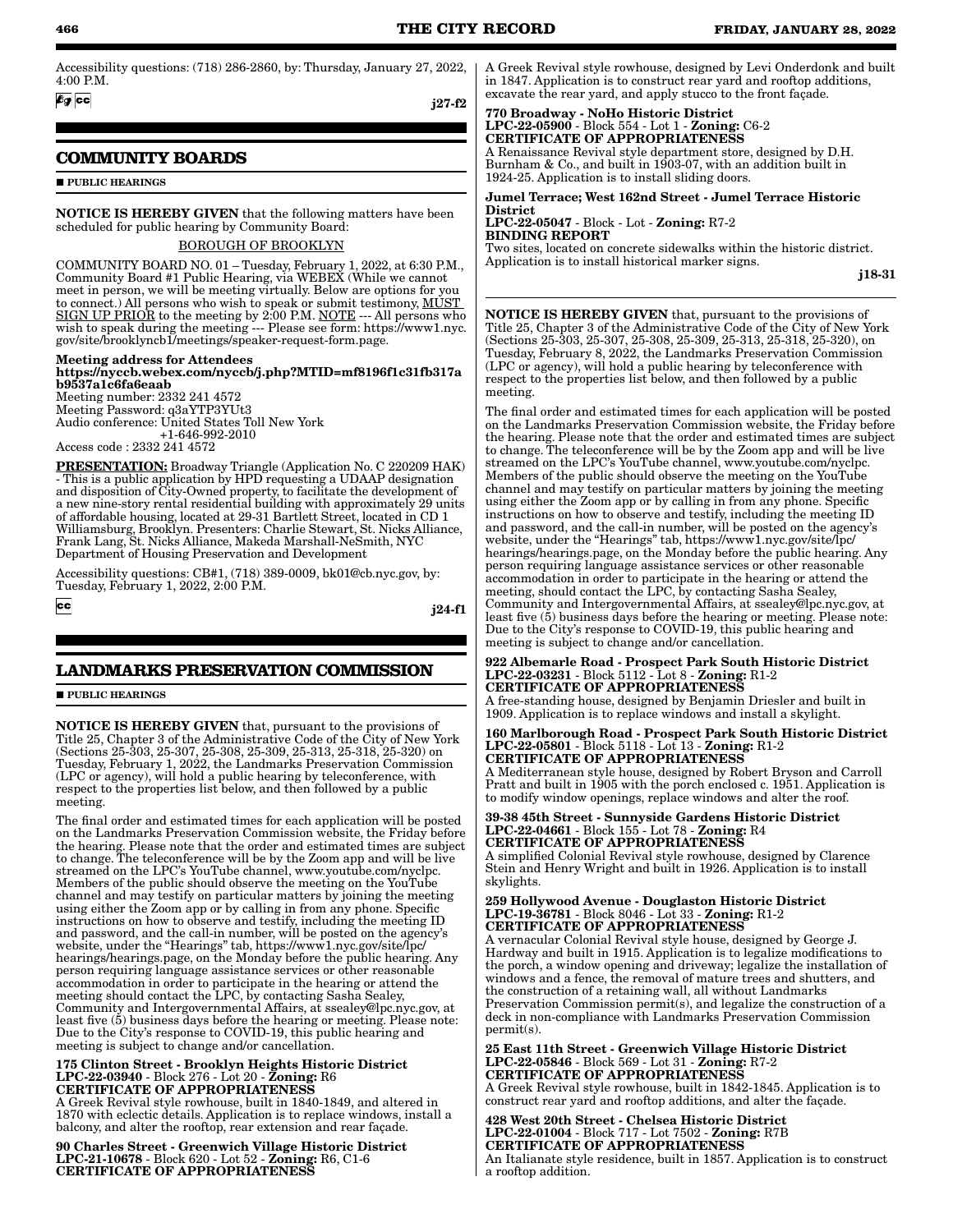#### 44-54 9th Avenue and 351-355 West 14th Street - Gansevoort Market Historic District LPC-22-06133 - Block 738 - Lot 1, 8 - Zoning: C6-2A

CERTIFICATE OF APPROPRIATENESS A row of Greek Revival style rowhouses, with stores built c. 1845-46 and a row of Greek Revival style town houses, with stores built c. 1842-44. Application is to reconstruct facades.

### 541 Columbus Avenue (aka 61 West 86th Street) - Upper West Side/Central Park West Historic District LPC-21-06610 - Block 1200 - Lot 1 - Zoning: R10A CERTIFICATE OF APPROPRIATENESS

A Romanesque Revival style flats building, designed by John G. Prague and built in 1888-1889. Application is to replace ground infill.

#### 21 East 63rd Street - Upper East Side Historic District LPC-22-06084 - Block 1378 - Lot 113 - Zoning: C5-1 CERTIFICATE OF APPROPRIATENESS

A Beaux-Arts style rowhouse, built in 1900 and designed by Buchman and Fox and altered in 1980. Application is to remove the stoop, alter the ground floor and modify the areaway walls and ironwork.

j25-f7

# **PROPERTY DISPOSITION**

### **CITYWIDE ADMINISTRATIVE SERVICES**

**SALE** 

The City of New York in partnership with PropertyRoom.com posts vehicle and heavy machinery auctions online every week, at: https://www.propertyroom.com/s/nyc+fleet

All auctions are open,, to the public and registration is free.

Vehicles can be viewed in person, at: Kenben Industries Ltd., 1908 Shore Parkway, Brooklyn, NY 11214 Phone: (718) 802-0022

No previous arrangements or phone calls are needed to preview. Hours are Monday and Tuesday from 10:00 A.M. – 2:00 P.M.

f23-a4

### **HOUSING PRESERVATION AND DEVELOPMENT**

**PUBLIC HEARINGS** 

All Notices Regarding Housing Preservation and Development Dispositions of City-Owned Property, appear in the Public Hearing Section.

j5-d30

# **PROCUREMENT**

*"Compete To Win" More Contracts!* 

*Thanks to a new City initiative - "Compete To Win" - the NYC Department of Small Business Services offers a new set of FREE services to help create more opportunities for minority and Women-Owned Businesses to compete, connect and grow their business with the City. With NYC Construction Loan, Technical Assistance, NYC Construction Mentorship, Bond Readiness, and NYC Teaming services, the City will be able to help even more small businesses than before.*

#### *Win More Contracts, at nyc.gov/competetowin*

*"The City of New York is committed to achieving excellence in the design and construction of its capital program, and building on the tradition of innovation in architecture and engineering that has contributed,, to the City's prestige as a global destination. The contracting opportunities for construction/construction services and construction-related services that appear in the individual agency listings below reflect that commitment to excellence."*

#### HHS ACCELERATOR PREQUALIFICATION

To respond to human services Requests for Proposals (RFPs), in accordance with Section 3-16 of the Procurement Policy Board Rules of the City of New York ("PPB Rules"), vendors must first complete and submit an electronic HHS Accelerator Prequalification Application using the City's PASSPort system. The PASSPort system is a web-based system maintained by the City of New York for use by its Mayoral Agencies to manage procurement. Important business information collected in the Prequalification Application is required every three years. Documents related to annual corporate filings must be submitted on an annual basis to remain eligible to compete. Prequalification applications will be reviewed to validate compliance with corporate filings and organizational capacity. Approved organizations will be eligible to compete and would submit electronic proposals through the PASSPort system. The PASSPort Public Portal, which lists all RFPs, including HHS RFPs that require HHS Accelerator Prequalification, may be viewed, at https://passport. cityofnewyork.us/page.aspx/en/rfp/request\_browse\_public. All current and prospective vendors should frequently review information listed on roadmap to take full advantage of upcoming opportunities for funding. For additional information about HHS Accelerator Prequalification and PASSPort, including background materials, user guides and video tutorials, please visit https://www1.nyc.gov/site/mocs/systems/ about-go-to-passport.page.

### **ADMINISTRATION FOR CHILDREN'S SERVICES**

AWARD

*Services (other than human services)*

FREEDOM SCHOOL CURRICULUM - Negotiated Acquisition - Other - PIN#06821N0049001 - AMT: \$358,350.00 - TO: Childrens Defense Fund, 840 First Street NE, Suite 1200, Washington, DC 20002.

 $\div$  j28

#### **INTENT TO AWARD**

*Services (other than human services)*

AUDIT SERVICES NAE - Negotiated Acquisition - Other - PIN#06822N0008 - Due 2-7-22 at 7:00 P.M.

ACS, intends to enter into a Negotiated Acquisition Extension with Valles Vendiola LLP, to provide Audit Services for the term of November 1, 2021 through October 31, 2022, in the amount of \$3,570,982.

Negotiated Acquisition Extension is the only way by which continuity of existing project work can be maintained.

j26-f2

#### **YOUTH AND FAMILY JUSTICE**

#### **INTENT TO AWARD**

*Services (other than human services)*

RAISE THE AGE CONSULTING SERVICES - Negotiated Acquisition - Other - PIN# 06822N0009 - Due 2-7-22 at 8:00 P.M.

Negotiated Acquisition Extension of Consulting Services related to implementation of Raise the Age legislation, which treats all arrested 16 and 17 year-olds as juveniles rather than adults. As a result of the COVID-19 pandemic, ACS operations relating to full planning and implementation of Raise the Age have been delayed. This Negotiated Acquisition Extension with KPMG, LLP will extend services until October 31, 2022, to allow for continued implementation of Raise the Age.

The Administration for Children's Services, is extending this Project Management Support to continue to develop the infrastructure and systems needed to best serve our expanded population into the future.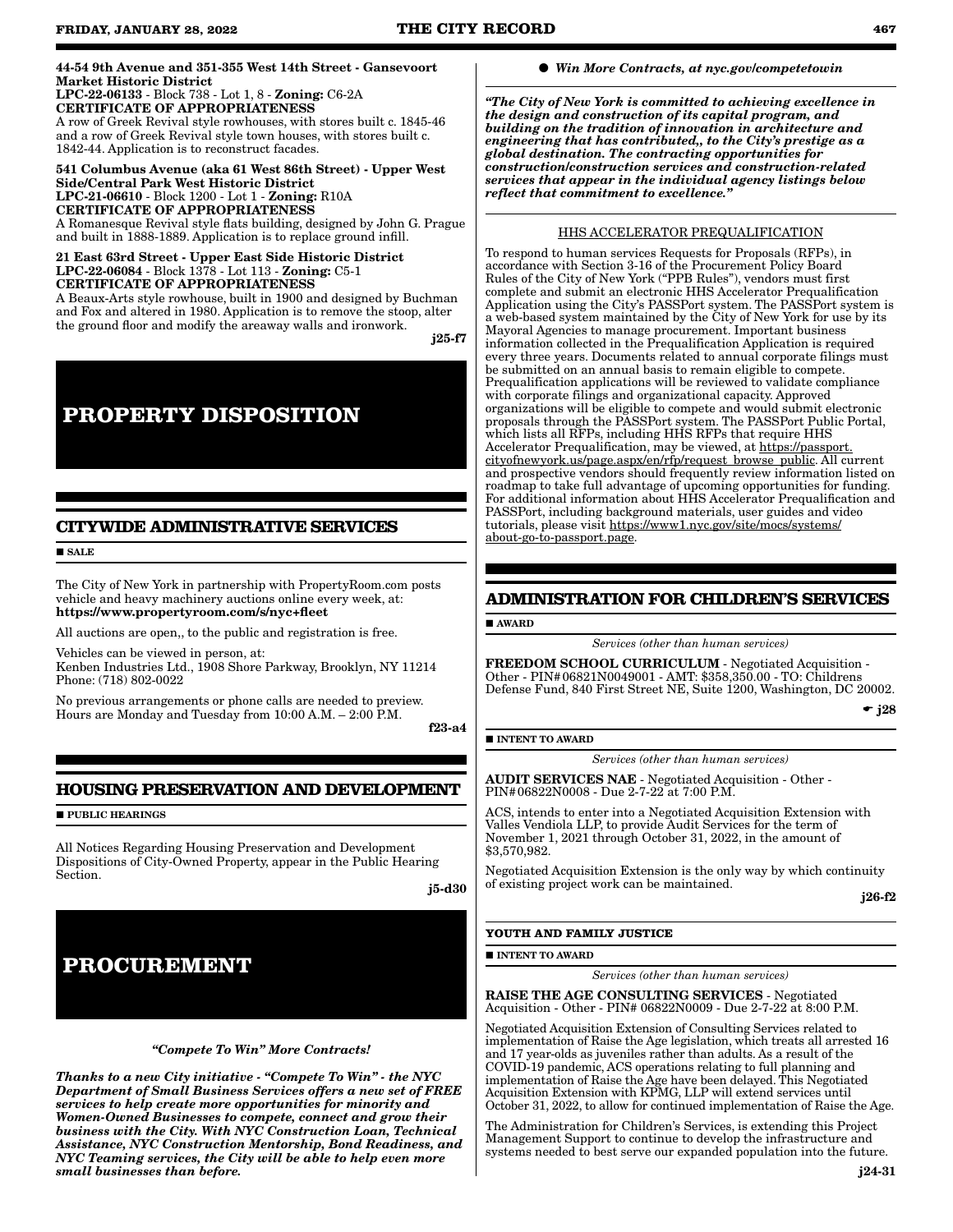#### **AGING**

#### AWARD

*Human Services*/*Client Services*

PROVIDE OLDER ADULT CENTER SERVICES - Competitive Sealed Proposals/Pre-Qualified List - PIN#12521P0019100 - AMT: \$4,061,227.00 - TO: University Settlement Society of New York, 184 Eldridge Street, New York, NY 10002.

#### DFTA ID: C87

Older Adult Centers (OAC) provide an outlet aimed at socialization for community-dwelling older adults and prevent them from being isolated and disenfranchised. Older Adults engage in various programs and participate classes and activities including but not limited to art, music, dance, chronic disease self-management classes, nutrition workshops, benefits screenings, technology classes; recreational trips, transportation services; and congregate meals.

University Settlement OAC and Meltzer Social Club, 94 East 1st Street, New York, NY 10009.

 $\div$  j28

OLDER ADULT CENTER SERVICES - Competitive Sealed Proposals/Pre-Qualified List - PIN#12521P0019025 - AMT: \$1,904,175.00 - TO: St John/St Matthew Emmanuel Lutheran Church Y, 283 Prospect Avenue, Brooklyn, NY 11215.

DFTA ID: C74

Older Adult Centers (OAC) provide an outlet aimed at socialization for community-dwelling older adults and prevent them from being isolated and disenfranchised. Older Adults engage in various programs and participate classes and activities including but not limited to art, music, dance, chronic disease self-management classes, nutrition workshops, benefits screenings, technology classes; recreational trips, transportation services; and congregate meals.

St John/St Matthew Emmanuel Lutheran Church Y - Prospect Hill NSC, 283 Prospect Avenue, Brooklyn, NY 11215.

 $\div$  j28

OLDER ADULT CENTER SERVICES - Competitive Sealed Proposals/Pre-Qualified List - PIN#12521P0019109 - AMT: \$3,350,550.00 - TO: Grand Street Settlement Inc, 80 Pitt Street, New York, NY 10002-3516.

#### DFTA ID: C37

Older Adult Centers (OAC) provide an outlet aimed at socialization for community-dwelling older adults and prevent them from being isolated and disenfranchised. Older Adults engage in various programs and participate classes and activities including but not limited to art, music, dance, chronic disease self-management classes, nutrition workshops, benefits screenings, technology classes; recreational trips, transportation services; and congregate meals.

Grand Street Settlement, Grand Coalition of Older Adults OAC Proposal, 80 Pitt Street, New York, NY 10002.

 $\bullet$  j28

OLDER ADULT CENTER SERVICES - Competitive Sealed Proposals/Pre-Qualified List - PIN#12521P0019129 - AMT: \$7,665,399.00 - TO: Services Now for Adult Persons Inc, 80-45 Winchester Boulevard, Building #4, CBU #29, Queens Village, NY 11427.

#### DFTA ID: C70

Older Adult Centers (OAC) provide an outlet aimed at socialization for community-dwelling older adults and prevent them from being isolated and disenfranchised. Older Adults engage in various programs and participate classes and activities including but not limited to art, music, dance, chronic disease self-management classes, nutrition workshops, benefits screenings, technology classes; recreational trips, transportation services; and congregate meals.

SNAP #1: Eastern Queens OAC (ISC), 80-45 Winchester Boulevard, Queens Village, NY 11427

SNAP #2: Brookville OAC, 133-33 Brookville Boulevard, Rosedale, NY 11422

 $\div$  j28

OLDER ADULT CENTER SERVICES - Competitive Sealed Proposals/Pre-Qualified List - PIN#12521P0019128 - AMT: \$1,824,000.00 - TO: India Home Inc, 178-36 Wexford Terrace, #2C, Jamaica, NY 11432.

#### DFTA ID: C44

Older Adult Centers (OAC) provide an outlet aimed at socialization for community-dwelling older adults and prevent them from being isolated and disenfranchised. Older Adults engage in various programs and

participate classes and activities including but not limited to art, music, dance, chronic disease self-management classes, nutrition workshops, benefits screenings, technology classes; recreational trips, transportation services; and congregate meals.

India Home Desi Senior Center, 178-36 Wexford Terrace, Queens, NY 11432

 $\div$  i28

PROVIDE OLDER ADULT CENTER SERVICES - Competitive Sealed Proposals/Pre-Qualified List - PIN#12521P0019102 - AMT: \$2,466,000.00 - TO: Riverstone Senior Life Services Inc, 99 Fort Washington Avenue, New York, NY 10032.

#### DFTA ID: C62

Older Adult Centers (OAC) provide an outlet aimed at socialization for community-dwelling older adults and prevent them from being isolated and disenfranchised. Older Adults engage in various programs and participate classes and activities including but not limited to art, music, dance, chronic disease self-management classes, nutrition workshops, benefits screenings, technology classes; recreational trips, transportation services; and congregate meals.

Riverstone Senior Life Services OAC, 99 Fort Washington Avenue, New York, NY 10032

 $\bullet$  j28

PROVIDE OLDER ADULT CENTER SERVICES - Competitive Sealed Proposals/Pre-Qualified List - PIN#12521P0019050 - AMT: \$2,454,954.00 - TO: Stein Senior Center, Inc., 204 East 23rd Street, 2nd Floor, New York, NY 10010.

#### DFTA ID: C78

Older Adult Centers (OAC) provide an outlet aimed at socialization for community-dwelling older adults and prevent them from being isolated and disenfranchised. Older Adults engage in various programs and participate classes and activities including but not limited to art, music, dance, chronic disease self-management classes, nutrition workshops, benefits screenings, technology classes; recreational trips, transportation services; and congregate meals.

Stein Senior Center, Inc., 204 East 23rd Street, New York, NY 10010

 $\div$  j28

PROVIDE OLDER ADULT CENTER SERVICES - Competitive Sealed Proposals/Pre-Qualified List - PIN#12521P0019075 - AMT: \$1,905,000.00 - TO: Rabbi Israel Meyer Hacohen Rabbinical Seminary of America, 76-01 147th Street, Flushing, NY 11367.

#### DFTA ID: C57

Older Adult Centers (OAC) provide an outlet aimed at socialization for community-dwelling older adults and prevent them from being isolated and disenfranchised. Older Adults engage in various programs and participate classes and activities including but not limited to art, music, dance, chronic disease self-management classes, nutrition workshops, benefits screenings, technology classes; recreational trips, transportation services; and congregate meals.

Rabbi Israel (Middle Village OAC), 69-10 75th Street, Middle Village, NY 11379

 $\bullet$  j28

### **BROOKLYN NAVY YARD DEVELOPMENT CORP.**

SOLICITATION

*Construction/Construction Services*

FAÇADE RENOVATION AT BUILDING 77 - Competitive Sealed Bids - PIN# 000202 - Due 2-14-22 at 11:00 A.M.

Bid documents will be available as of January 25, 2022, at Link: www.brooklynnavyyard.org/about/contract-opportunities.

A mandatory pre-bid submission conference will be held at 10:00 A.M., on January 31, 2022, via Zoom. Failure to attend will result in disqualification. Anyone wishing to submit a bid must attend the meeting. All attendees must rsvp, by sending an email, to JCoburn@ bnydc.org.

*Use the following address* unless otherwise specified in notice, to secure, examine or submit bid/proposal documents, vendor prequalification and other forms; specifications/blueprints; other information; and for opening and reading of bids at date and time specified above.

*Brooklyn Navy Yard Development Corporation, Building 77, 141 Flushing Avenue, Suite 801, Brooklyn, NY 11205. John Coburn (718) 907-5917; JCoburn@bnydc.org*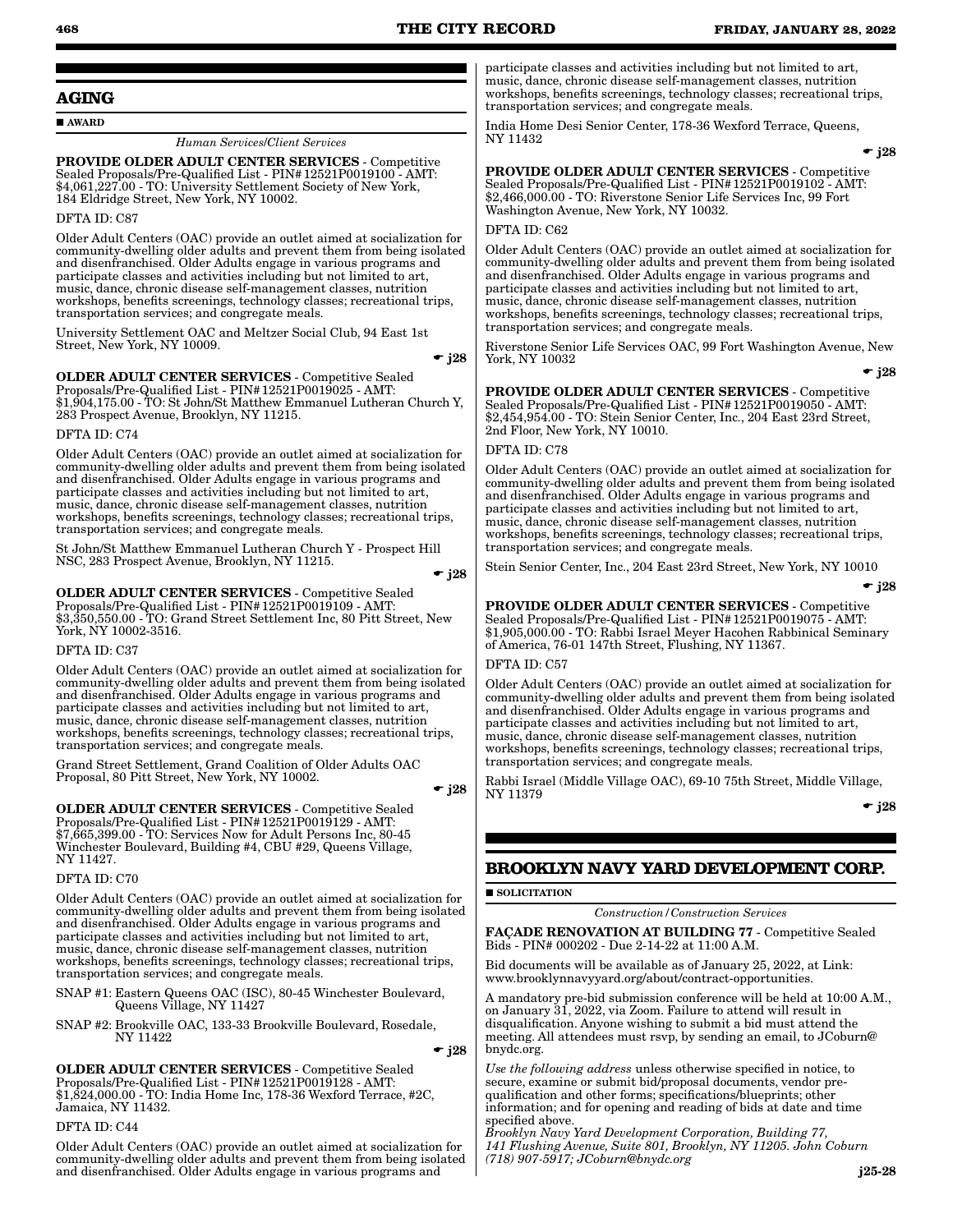#### **CHIEF MEDICAL EXAMINER**

**AWARD** 

*Goods and Services*

ELECTRICAL SERVICES CONTRACT - Emergency Purchase - PIN#81622E0042001 - AMT: \$600,000.00 - TO: P & M Electrical Contracting Corp, 381 Sunrise Highway, Suite 507, Lynbrook, NY 11563.

 $\div$  j28

### **CITY PLANNING**

#### AWARD

*Services (other than human services)*

PAPER AND BOOK SCANNING - Required Method (including Preferred Source) - PIN#03022M0001001 - AMT: \$30,365.00 - TO: New York State Industries for the Disabled Inc, 11 Columbia Circle Drive, Albany, NY 12203-5156.

Paper and book scanning for 2022-2023 LGRMIF project, to be provided by NYSID, as a preferred source.

 $\bullet$  j28

MICROFILM SCANNING - Required Method (including Preferred Source) - PIN#03022M0002001 - AMT: \$44,183.00 - TO: New York State Industries for the Disabled Inc, 11 Columbia Circle Drive, Albany, NY 12203-5156.

Microfilms to electronic format services, to be provided by NYSID, as NYS Preferred Source.

 $\div$  i28

### **COMPTROLLER**

**ASSET MANAGEMENT**

INTENT TO AWARD

*Goods and Services*

SHAREHOLDER RESEARCH CONSULTANT SERVICES - Negotiated Acquisition - Other - PIN#015-228-278-01 PC - Due 2-15-22 at 3:00 P.M.

In accordance with Section 3-04(b)(2)(iii) of the New York City Procurement Policy Board Rules, the New York City Comptroller Office (the "Comptroller's Office"), acting on behalf of the New York City Retirement Systems, is seeking to extend the existing Shareholder Research Consultant Services Agreement, with Glass, Lewis & Co., L.L.C. ("Glass Lewis") from January 1, 2022 to December 31, 2023. The Consultant provides Shareholder Research Services.

Vendors that are interested in expressing interest in similar procurements in the future, may contact, Yu Fen (Fannie) Moy, at ymoy@comptroller.nyc.gov. Expressions of Interest are due February 15, 2022, by 3:00 P.M. (ET).

*Use the following address* unless otherwise specified in notice, to secure, examine or submit bid/proposal documents, vendor prequalification and other forms; specifications/blueprints; other information; and for opening and reading of bids at date and time specified above.

*Comptroller, 1 Centre Street, 8th Floor South, New York, NY 10007. Yufen Fannie Moy (212) 669-4009; ymoy@comptroller.nyc.gov*

 $\div$  i28-f3

#### **DESIGN AND CONSTRUCTION**

**SOLICITATION** 

*Construction*/*Construction Services*

85022B0037-SEQ002715 REPLACEMENT AND REPAIR OF COMBINED SEWER OUTFALL, 81 ST STREET AND 19 TH AVE, ON LAGUARDIA AIRPORT - Competitive Sealed Bids - PIN#85022B0037 - Due 2-22-22 at 11:00 A.M.

Replacement and repair of combined sewer outfall located North of 81 Street.

Late bids will not be accepted.

85022B0044-PV467POPP POPPENHUSEN INSTITUTE WINDOW AND FAÇADE RESTORATION - Competitive Sealed Bids - PIN#85022B0044 - Due 2-24-22 at 2:00 P.M.

This Project consists of replacement of existing windows, localized restoration and replacement of masonry, at window surrounds, rebuilding of dormers, and replacement of the rear entry door. Community Board: Queens 7Project #: PV467POPP/EPIN: 85022B0044. Late bids will not be accepted. There will be an optional pre-bid conference. Details will be provided in the PASSPort procurement. This contract is subject to Special Experience Requirements. \*This project is subject to HireNYC\*. This Competitive Sealed Bid (CSB), is being released through PASSPort, New York City's online procurement portal. Responses to this CSB must be submitted via PASSPort. To access the solicitation, vendors should visit the PASSPort Public Portal, at https://www1.nyc.gov/site/mocs/systems/about-go-to-passport.page, and click on the "Search Funding Opportunities in PASSPort" blue box. This will take you to the Public Portal of all procurements in the PASSPort system. To quickly locate the CSB, insert the EPIN (8522B0044), into the Keywords search field.

Pre bid conference location - Pre-Bid Site Visit 114-04 14th Road, College Point, NY 11356. Mandatory: no Date/Time - 2022-02-10 10:00:00.

 $\div$  j28

### **EMERGENCY MANAGEMENT**

**SPD**

**INTENT TO AWARD** 

*Services (other than human services)*

SOCIAL MEDIA MONITORING SERVICES - REALTIME EVENT DETECTION SERVICES - Negotiated Acquisition - Other - PIN# 01722N0001 - Due 1-28-22 at 10:00 P.M.

Dataminr will provide the City with Realtime Event Detection, analysis, alerting and distribution services, in order to enhance the City's monitoring capability and to improve the effectiveness of the City's response to emergency conditions.

To avoid a gap in service, NYCEM is seeking the existing contractor to provide continued service to give us time to process a new Request For Proposal.

j21-28

### **ENVIRONMENTAL PROTECTION**

**SOLICITATION** 

*Construction*/*Construction Services*

82622B0006-FMC - FMCLEAD03-19 LEAD PAINT ABATEMENT IN DEP FACILITIES V2 - Competitive Sealed Bids - PIN#82622B0006 - Due 3-1-22 at 12:00 A.M.

FMCLEAD09-19: This Contract is for the abatement and disposal of lead paint and contaminated lead paint and non-lead based paint, on the interior and exterior structures and equipment of New York City Department of Environmental Protection (DEP) facilities, located within the five boroughs of New York City.

This Competitive Sealed Bid ("RFx), is being released through PASSPort, New York City's online procurement portal. Responses to this RFx should be submitted via PASSPort. To access the solicitation, vendors should visit the PASSPort Public Portal, at https://www1.nyc. gov/site/mocs/systems/about-go-to-passport.page, and click on the "Search Funding Opportunities in PASSPort" blue box. This will take you to the Public Portal of all procurements in the PASSPort system. To quickly locate the RFx, insert the EPIN 82621B0103 into the Keywords search field. If you need assistance submitting a response, please contact, help@mocs.nyc.gov, on the Response Due Date, at 10:00 A.M. Please be advised that you will be required to submit a PAPER copy of the Bid Submission Form and the Bid Security, to NYC Department of Environmental Protection, 96-05 Horace Harding Expressway, 1st Floor Low Rise, Flushing, NY 11373.

Pre-Bid conference location - Microsoft TEAMS call in (audio only) +1 347-921-5612,,51583291#, https://teams.microsoft.com/l/meetupjoin/19%3ameeting\_OWI5YzU4MzctYTRjZi00MjdlLTgyMGYtM2I3YjU 4ODg4MzAx%40thread.v2/0?context=%7b%22Tid%22%3a%22f470a3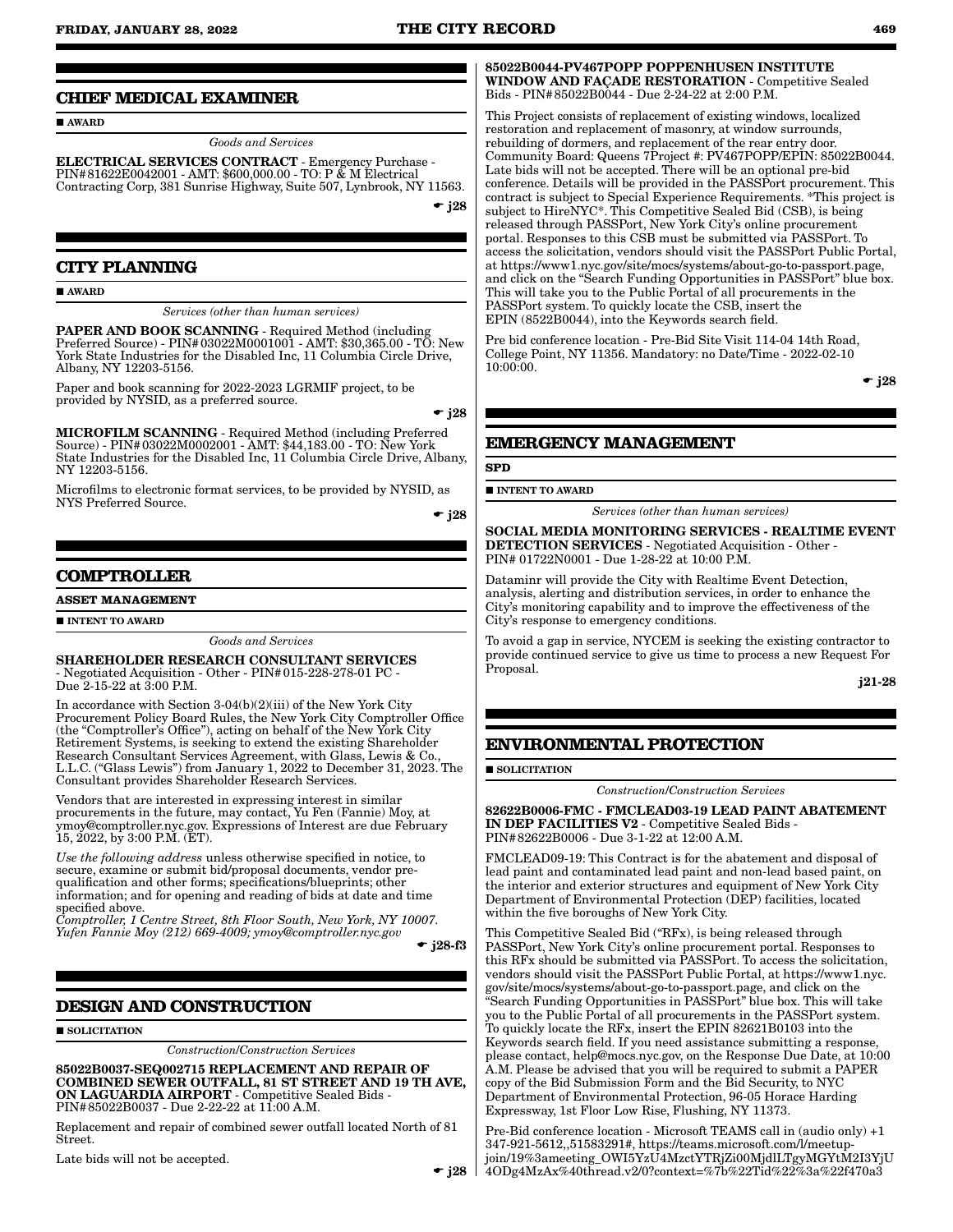5f-0853-4633-aae3-ce4e8b5085a3%22%2c%22Oid, Corona, NY 11373. Mandatory: no Date/Time - 2022-02-07 10:00:00

AWARD

*Services (other than human services)*

#### 1511-GEN MAINTENANCE AND REPAIR OF THE EMD 900 RPM ENGINE GENERATORS AT THE RED HOOK WASTEWATER TREATMENT FACILITY. - Competitive Sealed Bids

- PIN#82621B0045001 - AMT: \$698,880.00 - TO: ACME Industrial Inc., 326-328 Front Street, Staten Island, NY 10304.

 $\div$  j28

#### **WASTEWATER TREATMENT**

#### SOLICITATION

*Construction Related Services*

82621B0068-BWT-JOC-22-SP JOB ORDER CONTRACT FOR SOUTH REGION PLUMBING - Competitive Sealed Bids - PIN#82621B0068 - Due 3-3-22 at 10:00 A.M.

JOC-22-SP: The work under this contract is for Plumbing under a series of small to medium size construction projects, at various Bureau of Wastewater Treatment (BWT) facilities, within the South Region (Newtown Creek, North River, Oakwood Beach, Port Richmond, Red Hook Wastewater Treatment Plant areas).

Pre-Bid conference location - Microsoft TEAMS call in (audio only) +1 347-921-5612,,676676089#, https://teams.microsoft.com/l/meetupjoin/19%3ameeting\_NTQ2NmNjN2QtYzA2YS00NzNiLTg3M2ItNjI0Z mI4MzIwNjAw%40thread.v2/0?context=%7b%22Tid%22%3a%22f470a 35f-0853-4633-aae3-ce4e8b5085a3%22%2c%22Oid, Corona, NY 11373. Mandatory: no Date/Time - 2022-02-08 10:00:00

 $\div$  j28

*Construction/Construction Services*

82621B0066-BWT-JOC-22-NP JOB ORDER CONTRACT FOR NORTH REGION PLUMBING - Competitive Sealed Bids - PIN#82621B0066 - Due 3-3-22 at 10:00 A.M.

JOC-22-NP: The work under this contract is for Plumbing under a series of small to medium size construction projects at various Bureau of Wastewater Treatment (BWT) facilities within the North Region (Bowery Bay, Hunts Point, Tallman Island, and Wards Island Wastewater Treatment Plant areas).

This Competitive Sealed Bid ("RFx), is being released through PASSPort, New York City's online procurement portal. Responses to this RFx should be submitted via PASSPort. To access the solicitation, vendors should visit the PASSPort Public Portal, at https://www1.nyc. gov/site/mocs/systems/about-go-to-passport.page, and click on the "Search Funding Opportunities in PASSPort" blue box. This will take you to the Public Portal of all procurements in the PASSPort system. To quickly locate the RFx, insert the EPIN 82621B0066, into the Keywords search field. If you need assistance submitting a response, please contact, help@mocs.nyc.gov. On the Response Due Date, at 10:00 A.M., please be advised that you will be required to submit a PAPER copy of the Bid Submission Form and the Bid Security, to NY Department of Environmental Protection, 96-05 Horace Harding Expressway, 1st Floor Low Rise, Flushing, NY 11373.

Pre-Bid conference location - Microsoft TEAMS call in (audio only) +1 347-921-5612,,676676089#, https://teams.microsoft.com/l/meetupjoin/19%3ameeting\_NTQ2NmNjN2QtYzA2YS00NzNiLTg3M2ItNjI0Z mI4MzIwNjAw%40thread.v2/0?context=%7b%22Tid%22%3a%22f470a 35f-0853-4633-aae3-ce4e8b5085a3%22%2c%22Oid, Corona, NY 11373. Mandatory: no Date/Time - 2022-02-08 10:00:00  $\div$  j28

#### 82621B0067-BWT-JOC-22-SG JOB ORDER CONTRACT FOR SOUTH GENERAL CONSTRUCTION - Competitive Sealed Bids - PIN#82621B0067 - Due 3-3-22 at 10:00 A.M.

JOC-22-SG: The work under this contract is for General Construction under a series of small to medium size construction projects at various Bureau of Wastewater Treatment (BWT) facilities within the South Region (Newtown Creek, North River, Oakwood Beach, Port Richmond, Red Hook Wastewater Treatment Plant areas).

This Competitive Sealed Bid ("RFx), is being released through PASSPort, New York City's online procurement portal. Responses to this RFx should be submitted via PASSPort. To access the solicitation, vendors should visit the PASSPort Public Portal, at https://www1.nyc. gov/site/mocs/systems/about-go-to-passport.page and click on the "Search Funding Opportunities in PASSPort" blue box. This will take you to the Public Portal of all procurements in the PASSPort system. To quickly locate the RFx, insert the EPIN 82621B0067 into the Keywords search field. If you need assistance submitting a response, please contact, help@mocs.nyc.gov, on the Response Due Date, at 10:00 A.M. Please be advised that you will be required to submit a PAPER copy of the Bid Submission Form and the Bid Security, to NYC Department of Environmental Protection, 96-05 Horace Harding Expressway, 1st Floor Low Rise, Flushing, NY 11373.

Pre-Bid conference location - Microsoft TEAMS call in (audio only) +1 347-921-5612,,676676089#, https://teams.microsoft.com/l/meetupjoin/19%3ameeting\_NTQ2NmNjN2QtYzA2YS00NzNiLTg3M2ItNjI0Z mI4MzIwNjAw%40thread.v2/0?context=%7b%22Tid%22%3a%22f470a 35f-0853-4633-aae3-ce4e8b5085a3%22%2c%22Oid, Corona, NY 11373. Mandatory: no Date/Time - 2022-02-08 10:00:00

 $\div$  j28

#### 82622B0014-BWT-JOC-22-EE JOB ORDER CONTRACT FOR EAST REGION ELECTRICAL - Competitive Sealed Bids - PIN#82622B0014 - Due 3-3-22 at 10:00 A.M.

JOC-22-EE: The work under this contract is for Electrical work under a series of small to medium size construction projects at various Bureau of Wastewater Treatment (BWT) facilities within the East Region (26th Ward, Coney Island, Jamaica, Owls Head, and Rockaway Wastewater Resource Recovery Facilities areas).

This Competitive Sealed Bid ("RFx), is being released through PASSPort, New York City's online procurement portal. Responses to this RFx should be submitted via PASSPort. To access the solicitation, vendors should visit the PASSPort Public Portal, at https://www1.nyc. gov/site/mocs/systems/about-go-to-passport.page, and click on the "Search Funding Opportunities in PASSPort" blue box. This will take you to the Public Portal of all procurements in the PASSPort system. To quickly locate the RFx, insert the EPIN 82622B0014, into the Keywords search field. If you need assistance submitting a response, please contact, help@mocs.nyc.gov. On the Response Due Date, at 10:00 A.M., please be advised that you will be required to submit a PAPER copy of the Bid Submission Form and the Bid Security, to NYC Department of Environmental Protection, 96-05 Horace Harding Expressway, 1st Floor Low Rise, Flushing, NY 11373.

Pre-Bid conference location -Microsoft TEAMS call in (audio only) +1 347-921-5612,,676676089#, https://teams.microsoft.com/l/meetupjoin/19%3ameeting\_NTQ2NmNjN2QtYzA2YS00NzNiLTg3M2ItNjI0Z mI4MzIwNjAw%40thread.v2/0?context=%7b%22Tid%22%3a%22f470a 35f-0853-4633-aae3-ce4e8b5085a3%22%2c%22Oid, Corona, NY 11373. Mandatory: no Date/Time - 2022-02-08 10:00:00

 $\div$  j28

### **HOMELESS SERVICES**

**AWARD** 

*Human Services*/*Client Services*

SHELTER FACILITIES FOR HOMELESS SA AT 537 W. 59T ST - Competitive Sealed Proposals - Other - PIN#07119P0001027 - AMT: \$498,154,047.00 - TO: Project Renewal Inc, 200 Varick Street, 9th Floor, New York, NY 10014.

 $\bullet$  j28

SHELTER FACILITIES FOR HOMELESS SA AT 4511 FURMAN AVE. - Competitive Sealed Proposals - Other - PIN#07121P0120001 - AMT: \$51,804,910.00 - TO: Black Veterans for Social Justice Inc, 665 Willoughby Avenue, Brooklyn, NY 11206.

 $\bullet$  j28

#### **CAPACITY, PLANNING AND DEVELOPMENT**

#### **INTENT TO AWARD**

### *Construction Related Services*

EAS SERVICES - Negotiated Acquisition - Other - PIN# 07121N0019 - Due 1-31-22 at 5:00 A.M.

The New York City Department of Homeless Services (DHS) is requesting an approval for a 12 month Negotiated Acquisition Extension in the amount of \$1,385,193.00 for the preparation of CEQR Environmental Assessment Statements (EAS) in connection with the Turning the Tide initiative to open ninety shelter facilities.

 $\div$  j28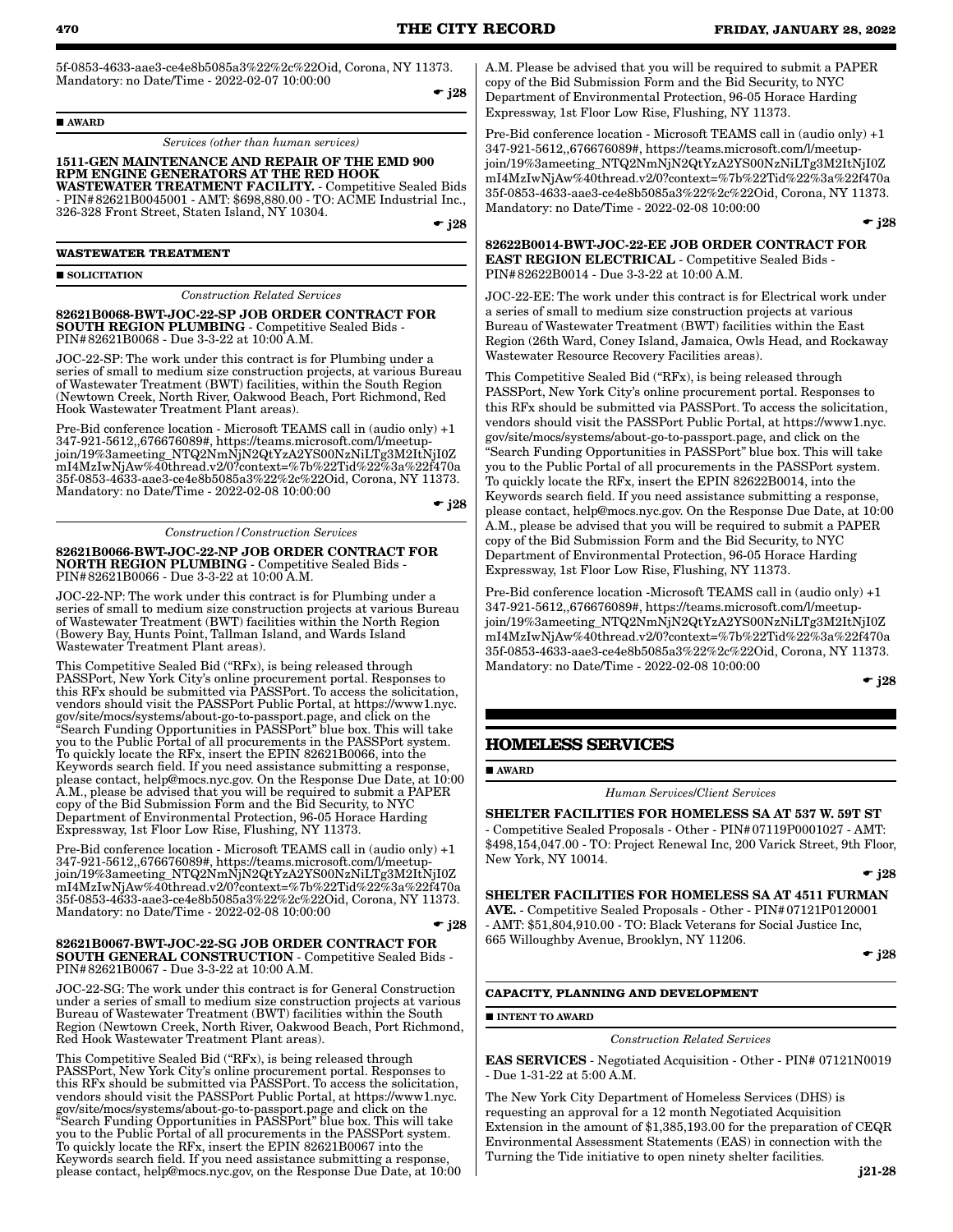### **HOUSING AUTHORITY**

**PROCUREMENT**

SOLICITATION

*Construction Related Services*

SMD\_SERVICES\_MAINTENANCE PAINTING OF APARTMENTS LOCATED AT VARIOUS DEVELOPMENTS, QUEENS - Competitive Sealed Bids - Due 2-24-22 at 10:00 A.M.

PIN#353918 - Ravenswood Houses - Due at 10:00 A.M. PIN#353919 - Beach 41st Street - Beach Channel Drive, Ocean Bay Apartments - Due at 10:05 A.M.

The Contractor must paint complete apartments (including all bedrooms, kitchen, living room, foyer, dinette, halls, bathrooms), in the manner described below, using a Standard One (1) Coat Paint System or a Standard Two (2) Coat Paint System or Three (3) Coat Paint System Modernization as stated in the Specifications and as directed by the Authority in Work Authorizations.

No painting materials shall contain more than 0.009% of metallic lead base in the non-volatile content and all painting materials must conform to all applicable Federal, State and Local regulations including VOC/VOS (volatile organic compound/volatile organic substance) rules at the time of application.

Interested vendors are invited to obtain a copy of the opportunity at NYCHA's website, by going to the http://www.nyc.gov/nychabusiness. On the left side, click on "iSupplier Vendor Registration/Login" link. (1) If you have an iSupplier account, then click on the "Login for registered vendors" link and sign into your iSupplier account. (2) If you do not have an iSupplier account you can Request an account by clicking on "New suppliers register in iSupplier" to apply for log-in credentials. Once you have accessed your iSupplier account, log into your account, then choose under the Oracle Financials home page, the menu option "Sourcing Supplier", then choose "Sourcing", then choose "Sourcing Homepage"; and conduct a search in the "Search Open Negotiations" box for the RFQ Number (s) 353918, 353919.

Note: In response to the COVID-19 outbreak, we are accepting only electronic bids submitted online via iSupplier. Paper bids will not be accepted or considered. Please contact NYCHA Procurement, at procurement@nycha.nyc.gov, for assistance.

*Use the following address* unless otherwise specified in notice, to secure, examine or submit bid/proposal documents, vendor prequalification and other forms; specifications/blueprints; other information; and for opening and reading of bids at date and time specified above.

*Housing Authority, 90 Church Street, 6th Floor, New York, NY 10007. Miriam Rodgers (212) 306-4718; miriam.rodgers@nycha.nyc.gov*

 $\bullet$  i28

#### SMD\_INSTALLATION OF VINYL COMPOSITION (V/C) FLOOR TILE IN APARTMENTS LOCATED AT VARIOUS DEVELOPMENTS, CITYWIDE - Competitive Sealed Bids - Due 2-24-22 at 10:00 A.M.

PIN#353920 - Queensbridge South Houses, Queens - Due at 10:00 A.M. PIN#353921 - Fort Independence Street - Heath Avenue, Bailey Avenue - West 193rd Street, Bronx - Due at 10:05 A.M.

The work shall consist of furnishing all labor, materials, equipment and all other incidental items necessary and required to perform the subject work. Installation of vinyl-composition floor tile, over existing floor tile. Installation of vinyl-composition floor tile, over the existing properly prepared concrete floor. The removal and replacement of existing/or missing vinyl cove base molding. As directed, remove Non-Asbestos Containing floor coverings, including but not limited to vinyl composition floor tile, linoleum, self-adhesive floor tile, carpet, ceramic floor tile, wood flooring, etc.

Interested vendors are invited to obtain a copy of the opportunity at NYCHA's website, by going, to the http://www.nyc.gov/nychabusiness. On the left side, click on "iSupplier Vendor Registration/Login" link. (1) If you have an iSupplier account, then click on the "Login for registered vendors" link and sign into your iSupplier account. (2) If you do not have an iSupplier account you can Request an account by clicking on "New suppliers register in iSupplier" to apply for log-in credentials. Once you have accessed your iSupplier account, log into your account, then choose under the Oracle Financials home page, the menu option "Sourcing Supplier", then choose "Sourcing", then choose "Sourcing Homepage"; and conduct a search in the "Search Open Negotiations" box for the RFQ Number (s) 353920, 353921.

Note: In response to the COVID-19 outbreak, we are accepting only electronic bids submitted online via iSupplier. Paper bids will not be accepted or considered. Please contact NYCHA Procurement, at procurement@nycha.nyc.gov, for assistance.

*Use the following address* unless otherwise specified in notice, to secure, examine or submit bid/proposal documents, vendor prequalification and other forms; specifications/blueprints; other information; and for opening and reading of bids at date and time specified above.

*Housing Authority, 90 Church Street, 6th Floor, New York, NY 10007. Miriam Rodgers (212) 306-4718; miriam.rodgers@nycha.nyc.gov*  $\div$  j28

*Goods and Services*

SMD\_SERVICES\_REPLACEMENT OF TWO INTERIOR COMPACTORS AT 198 BOND STREET AND 241 HOYT STREET, GOWANUS IN THE BOROUGH OF BROOKLYN - Competitive Sealed Bids - PIN#359898 - Due 2-17-22 at 10:00 A.M.

The work to be done under this Contract consists of providing all labor, materials, equipment and other incidental items required to do the following: 1. Remove the two (2) existing compactors completely with all component fittings and accessories. The Authority may request that some of the removed items be returned to the Authority and remain the property of the Authority. These items shall be taken to a central location within the Development. 2. Furnish and install two (2) new replacement compactor systems which must be brand-new interior compactor systems complete with new compactor transition chutes and hoppers, shut-off gate, hydraulic power systems and all other accessories as required. 3. Remove existing and provide new sprinkler nozzles in the compactor hopper and transition chute areas. Replace associated solenoid valves, vacuum breakers, and piping. 4. Provide a sanitizer-deodorizer unit for the compactor. Remove any existing units. 5. Provide all new electrical controls, control panels, safety interlocks, circuit breakers, switches, relays, conduits, cables, wiring devices, wiring connections and accessories as required for proper operation of waste compactor system. 6. Provide all new electrical power distribution systems for compactor and other installed items. 7. Follow dust control procedures in performing removal work in accordance with Section I (General), paragraph K. 8. It is the responsibility of the Contractor to install the Compactor to function properly to meet the needs of the Development.

A non-mandatory virtual Pre-Bid Conference will be held on Wednesday, February 9, 2022, at 10:30 A.M., and will be conducted remotely via Microsoft Teams meeting. Although attendance is not mandatory at the Pre-Bid Conference, it is strongly recommended that all interested Bidders attend and that Bidders thoroughly review bid documents in advance of the meeting. To participate in the Pre-Bid Conference, please follow the instructions below:

Microsoft Teams meeting (Join on your computer or mobile app)

Option 1: Copy and paste the information below in your browser to access the meeting:

https://teams.microsoft.com/l/meetup-join/19%3ameeting\_MjI5OWUzY zAtM2QwMS00OGQzLWFhNTMtZDkxNjYzN2MyYjA0%40thread.v2/0 ?context=%7b%22Tid%22%3a%22709ab558-a73c-4f8f-98ad-20bb096cd 0f8%22%2c%22Oid%22%3a%22cadc5c04-60fd-46d2-b054-cd0350bbcd 5c%22%7d

Option 2: Call in (audio only) +1 646-838-1534,,427402066# United States, New York City Phone Conference ID:  $427402066#$ 

Option 3: Access the attached document "TEAMS Meeting Link RFQ 359898" and click on the embedded link to join.

Question Deadline 2/11/22, at 2:00 P.M.

Question and Answer Release Date 2/15/22, at 2:00 P.M.

RFQ Bid Due Date/Time 2/17/22, at 10:00 A.M.

Interested vendors are invited to obtain a copy of the opportunity at NYCHA's website, by going to http://www.nyc.gov/nychabusiness. On the left side, click on "iSupplier Vendor Registration/Login" link. (1) If you have an iSupplier account, then click on the " Login for registered vendors" link and sign into your iSupplier account. (2) If you do not have an iSupplier account you can request an account by clicking on "New suppliers register in iSupplier" to apply for log-in credentials. Once you have accessed your iSupplier account, log into your account, then choose under the Oracle Financials home page, the menu option "Sourcing Supplier", then choose "Sourcing", then choose Sourcing Homepage"; and conduct a search in the "Search Open Negotiations" box for RFQ Number(s) 359898.

Note: In response to the COVID-19 outbreak, we are accepting only electronic bids submitted online via iSupplier. Paper bids will not be accepted or considered. Please contact NYCHA Procurement, at procurement@nycha.nyc.gov, for assistance.

*Use the following address* unless otherwise specified in notice, to secure, examine or submit bid/proposal documents, vendor prequalification and other forms; specifications/blueprints; other information; and for opening and reading of bids at date and time specified above.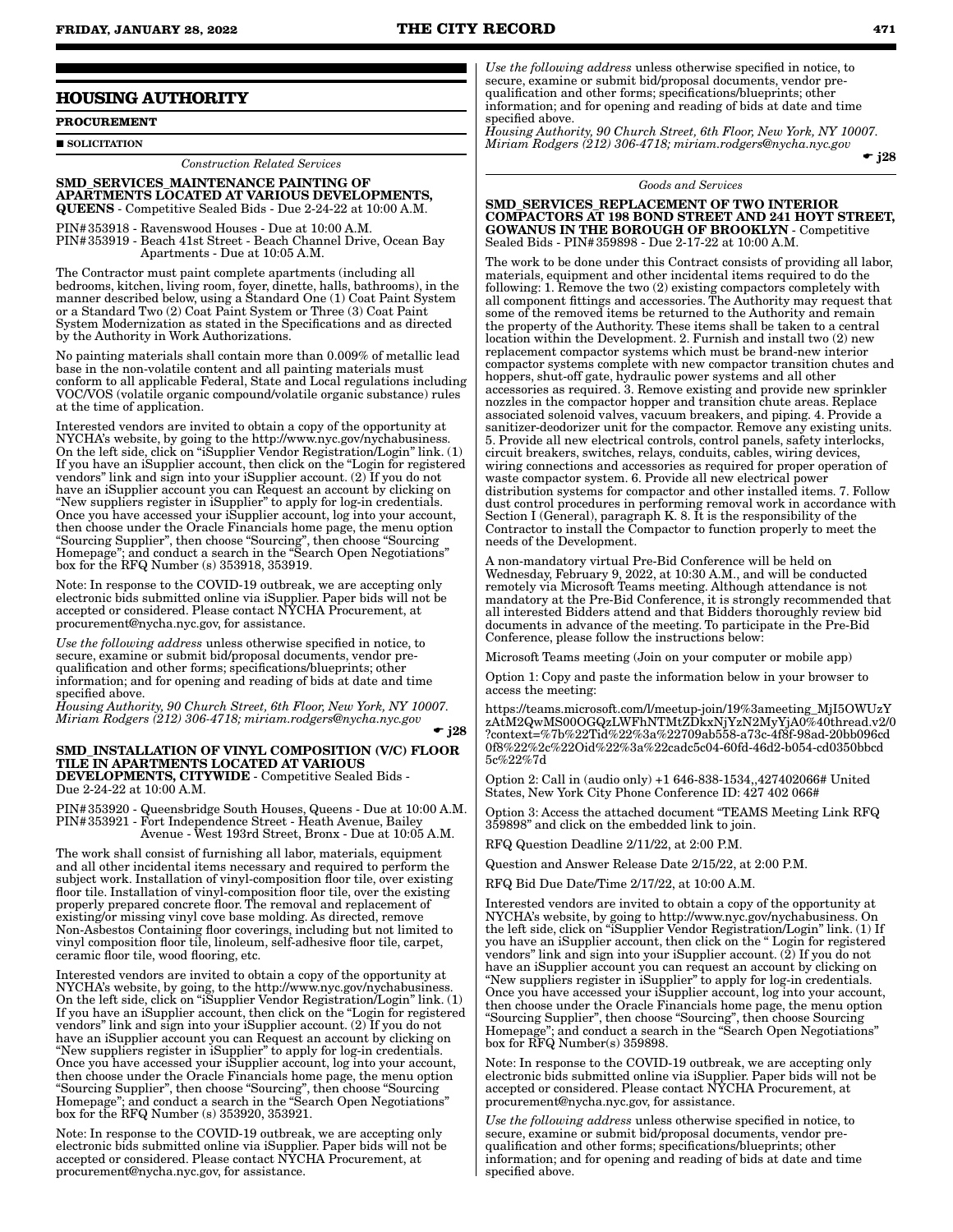*Housing Authority, 90 Church Street, 6th Floor, New York, NY 10007. JoAnn Park (212) 306-4511; joann.park@nycha.nyc.gov*

 $\div$  j28

SMD\_SERVICES\_REPAIR AND REPLACEMENT OF HEATING PIPE AND MECHANICAL EQUIPMENT INSULATION AT VARIOUS DEVELOPMENTS LOCATED WITHIN THE FIVE BOROUGHS OF NYC - Competitive Sealed Bids - PIN# 332913-2 - Due 2-24-22 at 10:00 A.M.

The scope of work for this Contract shall include all labor, materials and equipment in accordance with these specifications to repair/ reinsulate where required all existing boilers, boiler make-up water, hot water generators, piping, pumps, heating hot water supply piping, heating hot water return piping, hot water storage tanks, expansion tanks, heat exchangers, fittings, valves and flanges only where existing insulation has been damaged and within the Boiler/Mechanical Equipment Rooms Only.

A non-mandatory virtual Pre-Bid Conference will be held, on Tuesday, February 8, 2022, at 10:30 A.M., and will be conducted remotely via Microsoft Teams meeting. Although attendance is not mandatory at the Pre-Bid Conference, it is strongly recommended that all interested Bidders attend and that Bidders thoroughly review bid documents in advance of the meeting. To participate in the Pre-Bid Conference, please follow the instructions below:

Microsoft Teams meeting Join on your computer or mobile app

Option 1: Copy and paste the information below in your browser to access the meeting:

https://teams.microsoft.com/l/meetup-join/19%3ameeting\_OWE3MWU3 NzgtZDI5Mi00NjJiLTgxMmItYjllMDhiOTAzZWFi%40thread.v2/0?conte xt=%7b%22Tid%22%3a%22709ab558-a73c-4f8f-98ad-20bb096cd0f8%22 %2c%22Oid%22%3a%22cadc5c04-60fd-46d2-b054-cd0350bbcd5c%22%7d

Option 2: Call in (audio only)

+1 646-838-1534,,416484562# United States, New York City

Phone Conference ID: 416 484 562#

Option 3: Access the attached document "TEAMS Meeting Link RFQ 332913-2" and click on the embedded link to join.

RFQ Question Deadline 2/11/22, at 2:00 P.M.

Question and Answer Release Date 2/16/22, at 2:00 P.M.

Interested vendors are invited to obtain a copy of the opportunity, at NYCHA's website by going to, http://www.nyc.gov/nychabusiness. On the left side, click on "iSupplier Vendor Registration/Login" link. (1) If you have an iSupplier account, then click on the " Login for registered vendors" link and sign into your iSupplier account.  $(2)$  If you do not have an iSupplier account you can request an account by clicking on "New suppliers register in iSupplier" to apply for log-in credentials. Once you have accessed your iSupplier account, log into your account, then choose under the Oracle Financials home page, the menu option "Sourcing Supplier", then choose "Sourcing", then choose Sourcing Homepage"; and conduct a search in the "Search Open Negotiations" box for RFQ Number(s) 332913-2.

Note: In response to the COVID-19 outbreak, we are accepting only electronic bids submitted online via iSupplier. Paper bids will not be accepted or considered. Please contact NYCHA Procurement, at procurement@nycha.nyc.gov, for assistance.

*Use the following address* unless otherwise specified in notice, to secure, examine or submit bid/proposal documents, vendor prequalification and other forms; specifications/blueprints; other information; and for opening and reading of bids at date and time specified above.

*Housing Authority, 90 Church Street, 6th Floor, New York, NY 10007. JoAnn Park (212) 306-4511; joann.park@nycha.nyc.gov*

 $\div$  j28

### **HUMAN RESOURCES ADMINISTRATION**

AWARD

*Services (other than human services)*

ACCESS HRA -ENHANCEMENT AND MAINTENCE OF AHRA PORTAL - Intergovernmental Purchase - PIN#09621G0001001P - AMT: \$45,000,000.00 - TO: Accenture Federal Services, LLC, 800 North Glebe Road, Suite 300, Arlington, VA 22203.

Contract Term: 1/1/2021 - 12/31/2023

#### $\bullet$  j28

CMA CONTRACT RENEWAL - Intergovernmental Purchase - PIN#06922G0015001 - AMT: \$720,000.00 - TO: Currier McCabe & Associates Inc, CMA Consulting Services, 700 Troy Schenectady Road, Latham, NY 12110.

Overview DSS/ITS, is requesting to renew the contract with CMA Consulting (BID#DSS-ITS-C-20180921-1; PIN#19GPMMI24712), by exercising the two-year renewal option. The original contract will expire on December 31, 2021. The renewal period is from January 1,  $2022 -$  December 31,  $2023$ , in the amount of \$720,000.00.

 $\div$  j28

#### IT CONSULTING SERVICES FROM UNIVERSAL TECHNOLOGIES - Intergovernmental Purchase -

PIN#06921G0036001 - AMT: \$480,000.00 - TO: Universal Technologies, LLC, 28 Madison Avenue Ext, Albany, NY 12203-5339.

Contract Term: 5/1/2021 - 4/30/2023

 $\bullet$  j28

#### **INTENT TO AWARD**

*Services (other than human services)*

06922Y0092-ABIS MIGRATION SERVICE UPGRADE FOR IDNYC WINDOWS SERVERS-IDEMIA - Request for Information - PIN#06922Y0092 - Due 2-3-22 at 2:00 P.M.

DSS/HRA, intends to enter into a Sole Source contract, with Idemia Identity & Security USA, LLC, to perform Automated Biometric Identification System (ABIS) migration, in the form of production and staging from IDNYC 2008 servers, to 2019 servers. The contract term is from 11/15/2021 to 6/30/2022. IDNYC depends on our servers to store and recover program related data. The migration will allow the IDNYC to not be left behind in evolving technologies. With the migration, all data on existing 2008 servers will be copied to the new 2019 servers.

Idemia's main role is the provider of the ID card product and hardware that enrolls applications. Since the technology is their proprietary work, they are the only vendor capable of upgrading their own solution to support newer host operating systems of windows.

Any firm or organization which believes they can also provide this service is invited to respond to the RFI" 06922Y0092-ABIS Migration service Upgrade for IDNYC Windows Servers-Idemia" on PASSPort. If you have any questions, please email"frazierjac@dss.nyc.gov" with the subject line " 06922Y0092-ABIS Migration service Upgrade for IDNYC Windows Servers-Idemia". Please indicate your interest by responding to the RFI EPIN: 06922Y0092 in PASSPort no later than February 3 , 2022, 2:00 PM.

j27-f3

### **INFORMATION TECHNOLOGY AND TELECOMMUNICATIONS**

**AWARD** 

DECISION TECHNOLOGY LICENSE & MAINTENANCE - Sole Source - Other - PIN#85821S0007001 - AMT: \$47,690.00 - TO: Decision Technology Inc., 4250 Route 1, Suite 110, Monmouth Junction, NJ 08852.

*Goods*

 $\div$  j28

#### **LAW DEPARTMENT**

**AWARD** 

*Services (other than human services)*

INDEPENDENT MONITOR - Sole Source - Other - PIN#02521S0003001 - AMT: \$649,150.65 - TO: Guidepost Solutions LLC, 260 Madison Avenue, Third Floor, New York, NY 10016.

The New York City Law Department ("Department"), will enter into a contract, commencing on September 5, 2019, and terminating on March 1, 2027, with Guidepost Solutions, LLC ("Guidepost"). Guidepost was determined to be the only source available to serve as such independent monitor as the result of a funding agreement between the Dormitory Authority of the State of New York and NYCHA, entered into, pursuant to an agreement between United States Department of Housing and Urban Development, the Southern District of New York, NYCHA and New York City (the "City"). Under the terms of the contract, Guidepost will serve as an independent monitor to oversee the performance of certain projects to be undertaken at housing developments owned and operated by the New York City Housing Authority ("NYCHA").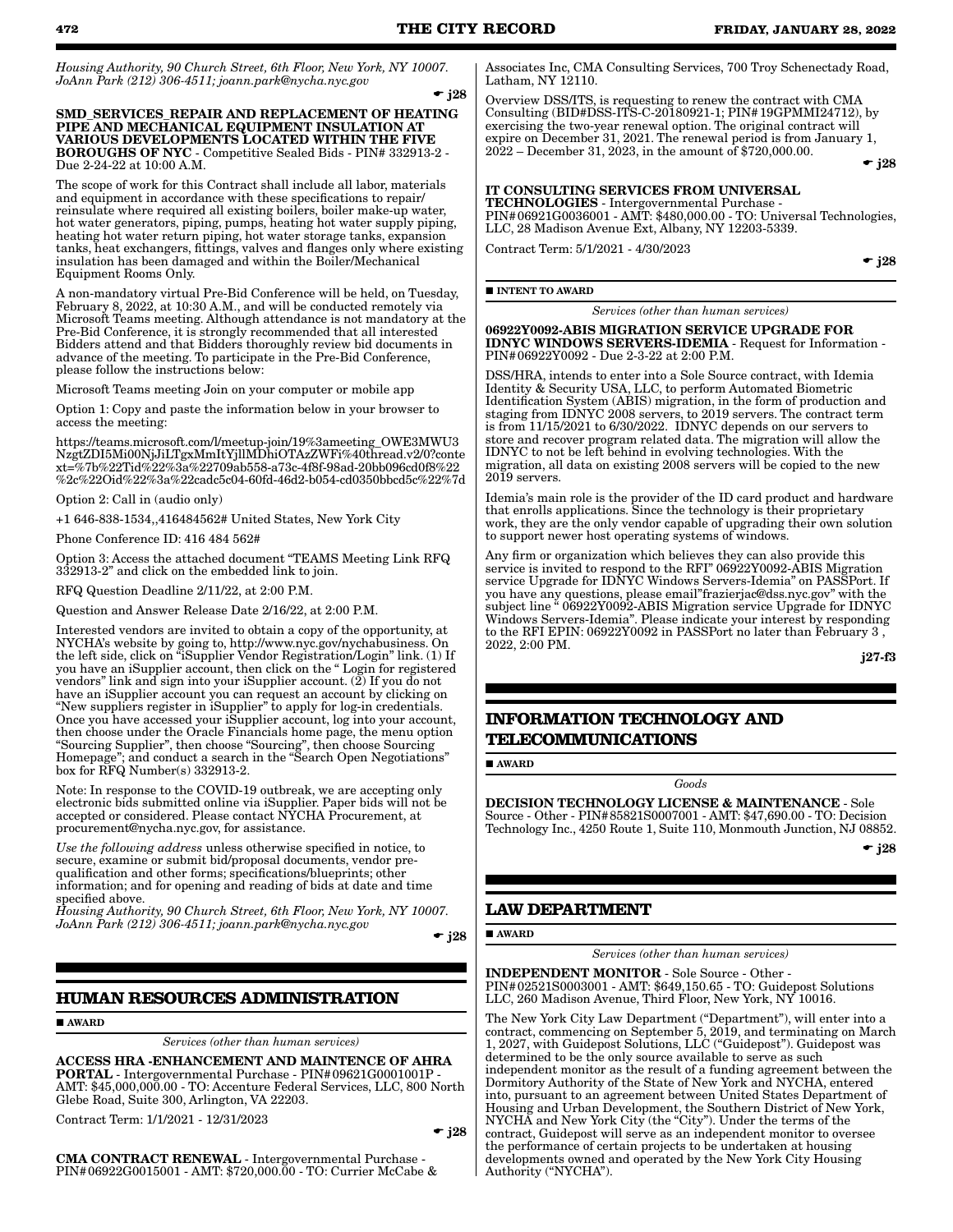Guidepost was determined to be the only source available to serve as such independent monitor, as the result of a funding agreement between DASNY and NYCHA, entered into, pursuant to an agreement between HUD, the Southern District of New York, NYCHA and the City.

 $\div$  j28

### **PARKS AND RECREATION**

**AWARD** 

### *Goods and Services*

NYC PARKS AWARD OF CONCESSION AT SAINT VINCENT PARK, MANHATTAN - Competitive Sealed Bids - PIN#CWB-2020-A - AMT: \$3,474.00 - TO: Harry Alemdar, 76-18 69th Place, Glendale, NY 11385.

NYCDPR, has awarded a concession to Harry Alemdar of 76-18 69th Place, Glendale, NY 11385, for the operation of one (1) non-processing mobile food concession, at AIDS Memorial Park\Saint Vincent's Park, at the southwest corner of 12th Street, in the Borough of Manhattan. The concession, which was solicited by a Request for Bids, will operate, pursuant to one (1) five-year term. Compensation to the City is as follows: Year 2020: \$0; Year 2021: \$0; Year 2022: \$1,102; Year 2023: \$1,157, and Year 2024: \$1,215.

 $\bullet$  j28

#### **REVENUE AND CONCESSIONS**

**SOLICITATION** 

*Services (other than human services)*

ORCHARD BEACH MERCHANDISE RFB - Competitive Sealed Bids - PIN# X39-CSV2022 - Due 2-18-22 at 11:00 A.M.

In accordance with Section 1-13 of the Concession Rules of the City of New York, the New York City Department of Parks and Recreation ("Parks") is issuing, as of the date of this notice, a Request for Bids ("RFB") For the Operation of Three (3) Beach Equipment Rental and Merchandise Carts at Orchard Beach, Pelham Bay Park There will be a recommended remote proposer meeting on Thursday, January 27, 2022 at 11:00 P.M. If you are considering responding to this RFB, please make every effort to attend this recommended remote proposer meeting. All bids submitted in response to this RFB must be submitted no later than Friday, February 18, 2022 at 11:00 A.M. Hard copies of the RFB can be obtained at no cost, commencing January 27, 2022, through February 18, 2022 by contacting Angel Williams, Senior Project Manager at (212) 360-3495 or at Angel. Williams@parks.nyc.gov.

The RFB is also available for download, on January 27, 2022, through February 18, 2022, on Parks' website. To download the RFB, visit http:// www.nyc.gov/parks/businessopportunities and click on the "Concessions Opportunities at Parks" link. Once you have logged in, click on the "download" link that appears adjacent to the RFB's description. For more information or if you cannot attend the remote Bidder meeting, prospective Bidders may contact Angel Williams, Senior Project Manager, at (212) 360-3495 or at Angel.williams@parks.nyc.gov.

TELECOMMUNICATION DEVICE FOR THE DEAF (TDD) 212-504- 4115.

*Use the following address* unless otherwise specified in notice, to secure, examine or submit bid/proposal documents, vendor prequalification and other forms; specifications/blueprints; other information; and for opening and reading of bids at date and time specified above.

*Parks and Recreation, The Arsenal, Central Park, 830 Fifth Avenue, Room 407, New York, NY 10065. Angel Williams (212) 360-3495; angel.williams@parks.nyc.gov*

j21-f3

#### *Goods and Services*

#### REQUEST FOR PROPOSALS FOR THE OPERATION OF A CAFE AT PETER MINUIT PLAZA AT THE BATTERY, MANHATTAN - Competitive Sealed Proposals - Judgment required in evaluating proposals - PIN# 2022-M5-PM-SB - Due 3-2-22 at 3:00 P.M.

The Battery Conservancy ("TBC") is issuing, as of the date of this notice, a Request for Proposals (RFP), for the operation of a cafe in the New Amsterdam Pavilion in Peter Minuit Plaza at The Battery, Manhattan. Peter Minuit Plaza, is the forecourt of Whitehall Terminal, where Staten Island ferry passengers embark and disembark.

There will be a recommended remote proposer meeting on Wednesday, February 9, 2022, at 11:00 A.M. If you are considering responding to this RFP, please make every effort to attend this recommended remote proposer meeting. Please join at:

https://thebattery- org.zoom.us/j/82754316825?pwd=bEVFQUoyaHl IaVNLSUMyelNKVVJ5Zz09#success

Meeting number: 82754316825 Password: 393348

Interested parties may also join the proposer meeting by telephone using the following information: 346-248-7799 Passcode: 393348

Subject to availability and by appointment only, we may set up a meeting at the proposed concession site which is located at Peter Minuit Plaza at The Battery.

All proposals must be submitted no later than Wednesday, March 2, 2022, at 3:00 P.M.

The RFP is available for download, commencing on Wednesday, January 26, 2022, on TBC's website. To download the RFP, please visit https://www.thebattery.org/destinations/dining/, and click on the "Peter Minuit Plaza RFP" link.

For more information, prospective proposers may contact Hope Cohen, Chief Operating Officer, at The Battery Conservancy, at (917) 409-3710, or hope.cohen@thebattery.org.

TELECOMMUNICATION DEVICE FOR THE DEAF (TDD) (212) 504-4115

*Use the following address* unless otherwise specified in notice, to secure, examine or submit bid/proposal documents, vendor prequalification and other forms; specifications/blueprints; other information; and for opening and reading of bids at date and time specified above.

*Parks and Recreation, The Battery Conservancy, ATTN: Hope Cohen, 1 Whitehall Street, 17th Floor, New York, NY 10004. Hope Cohen (917) 409-3710; hope.cohen@thebattery.org*

Accessibility questions: (212) 504-4115, by: Wednesday, March 2, 2022, 3:00 P.M.

j27-f9

### **POLICE DEPARTMENT**

AWARD

 $\mathfrak{c}^*$ 

*Services (other than human services)*

RESEARCH AND EVALUATION SERVICES - Competitive Sealed Proposals - Other - PIN#05619P0005007 - AMT: \$1,000,000.00 - TO: Accenture LLP, 161 North Clark Street, Chicago, IL 60601-3200.

The New York City Police Department ("NYPD"), is establishing two pools of appropriately qualified and experienced firms, to provide management/business consulting and research and evaluation services to the NYPD, on an as needed project basis. The NYPD will retain a range of consultant firms and research organizations with the capacity to address different scales of projects and tasks.

 $\div$  i28

STRATEGIC AND MANAGEMENT CONSULTING SERVICES - Competitive Sealed Proposals - Other - PIN#05619P0005004 - AMT: \$1,000,000.00 - TO: Deloitte Consulting LLP, 4022 Sells Drive, Hermitage, TN 37066.

The New York City Police Department ("NYPD"), is establishing two pools of appropriately qualified and experienced firms, to provide management/business consulting and research and evaluation services to the NYPD, on an as needed project basis. The NYPD will retain a range of consultant firms and research organizations with the capacity to address different scales of projects and tasks.

 $\bullet$  j28

### **SCHOOL CONSTRUCTION AUTHORITY**

#### **CONTRACT SERVICES**

**SOLICITATION** 

*Construction*/*Construction Services*

PLAYGROUND - PS 159 (QUEENS) - Competitive Sealed Bids - PIN#22-20019D-1 - Due 2-7-22 at 10:00 A.M.

PS 159 (Queens)

SCA system-generated category: \$1,000,001 to \$4,000,000.

Pre-Bid Meeting Date: January 27, 2022, at 11:00 A.M., at 205-01 33rd Avenue, Bayside, NY 11361. Potential bidders are encouraged to attend but this walkthrough is not mandatory. Meet at the Custodian's Office. Bidders must be Pre-Qualified by the SCA at the time of Bid opening.

*Use the following address* unless otherwise specified in notice, to secure, examine or submit bid/proposal documents, vendor pre-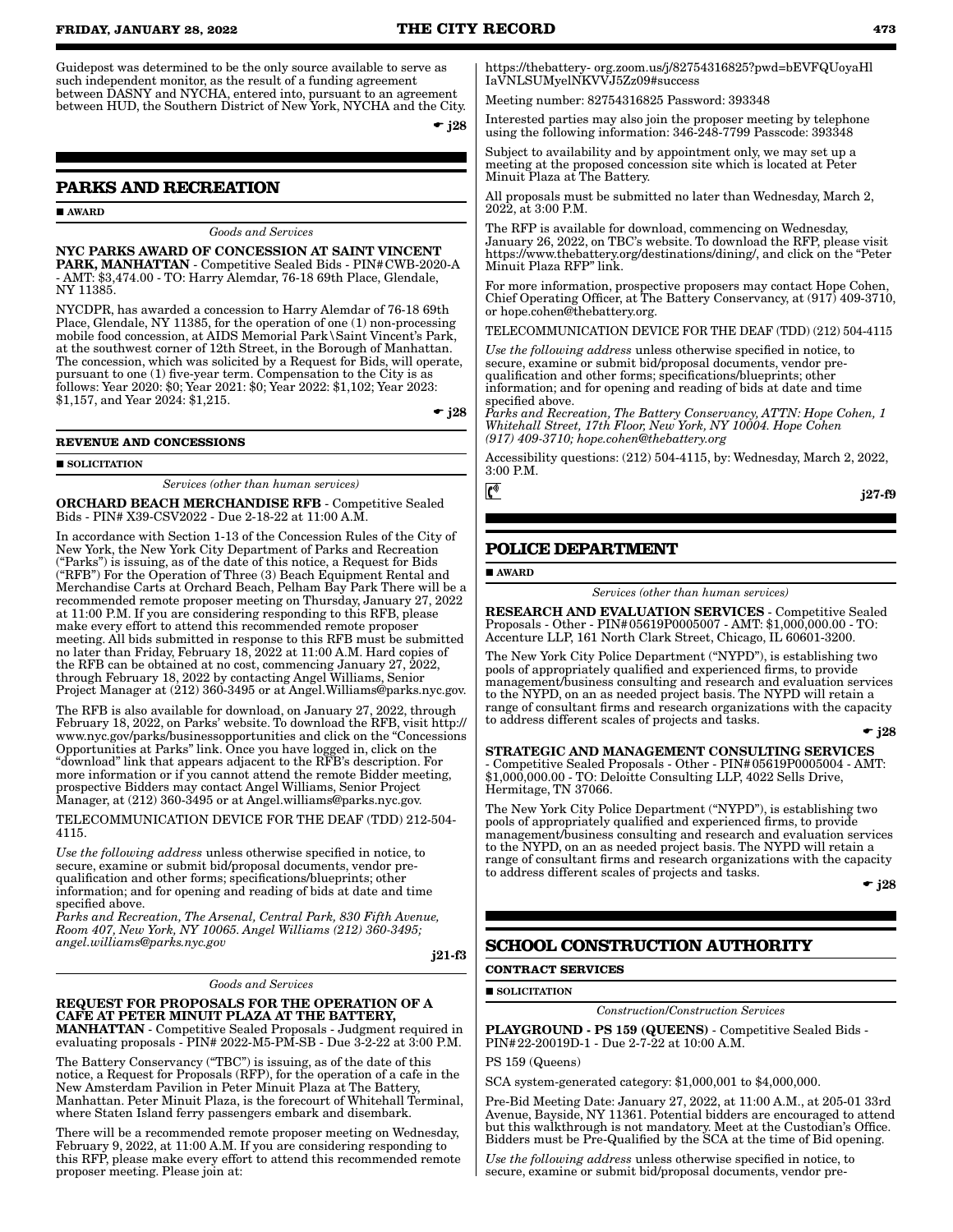qualification and other forms; specifications/blueprints; other information; and for opening and reading of bids at date and time specified above.

*School Construction Authority, 30-30 Thomson Avenue, Long Island City, NY 11101. Edison Aguilar (718) 472-8641; eaguilar@nycsca.org*

 $\div$  j28

### **SMALL BUSINESS SERVICES**

**AWARD** 

*Services (other than human services)*

CITYWIDE ECONOMIC DEVELOPMENT SERVICES - Sole Source - Other - PIN#80121S0011001 - AMT: \$1,636,287,422.00 - TO: New York City Economic Development Corporation, One Liberty Plaza, New York, NY 10006.

 $\div$  i28

CITYWIDE ECONOMIC SERV. MARITIME - Sole Source - Other - PIN#80121S0010001 - AMT: \$435,317,000.00 - TO: New York City Economic Development Corporation, One Liberty Plaza, New York, NY 10006.

Citywide Economic Development Services Primarily related to Maritime, Aviation, Rail Freight, Market and Intermodal Transportation development.

 $\div$  j28

### **CONTRACT AWARD HEARINGS**

**NOTE: LOCATION(S) ARE ACCESSIBLE TO INDIVIDUALS USING WHEELCHAIRS OR OTHER MOBILITY DEVICES. FOR FURTHER INFORMATION ON ACCESSIBILITY OR TO MAKE A REQUEST FOR ACCOMMODATIONS, SUCH AS SIGN LANGUAGE INTERPRETATION SERVICES, PLEASE CONTACT THE MAYOR'S OFFICE OF CONTRACT SERVICES (MOCS) VIA E-MAIL AT DISABILITYAFFAIRS@MOCS.NYC.GOV OR VIA PHONE AT (212) 788-0010. ANY PERSON REQUIRING REASONABLE ACCOMMODATION FOR THE PUBLIC HEARING SHOULD CONTACT MOCS AT LEAST THREE (3) BUSINESS DAYS IN ADVANCE OF THE HEARING TO ENSURE AVAILABILITY.**  $|\mathcal{S}|$ 

### **AGING**

**PUBLIC HEARINGS** 

NOTICE IS HEREBY GIVEN that a Contract Public Hearing will be held on Thursday, February 10, 2022, at 10:00 AM. The Public Hearing will be held via Conference Call. Call-in #: 1-646-992-2010, ACCESS CODE: 715 951 139.

IN THE MATTER OF a proposed contract between the Department for the Aging and Boro Park Jewish Community Council, Inc., located at 1310 46th Street, Brooklyn, NY 11219, to support senior services. The contract term shall be from July 1, 2021 to June 30, 2022, with no option to renew. The contract amount will be \$285,000.00. CB 4, Brooklyn. E-PIN #: 12522L0995001.

The proposed contractor is being funded through City Council Discretionary Funds/Line Item Appropriation, pursuant to Section 1-02 (e) of the Procurement Policy Board Rules.

In order to access the Public Hearing and testify, please call 1-646-992- 2010, ACCESS CODE: 715 951 139 no later than 9:55 AM. If you need further accommodations, please let us know at least five business days in advance of the Public Hearing via e-mail at DisabilityAffairs@ mocs.nyc.gov or via phone at 1-212-298-0734.

 $-$  j28

NOTICE IS HEREBY GIVEN that a Contract Public Hearing will be held on Thursday, February 10, 2022, at 10:00 AM. The Public Hearing will be held via Conference Call. Call-in #: 1-646-992-2010, ACCESS CODE: 715 951 139.

IN THE MATTER OF a proposed contract between the Department for the Aging and Agudath Israel of America Community Services, Inc., located at 42 Broadway, 14th Floor, New York, NY 10004, to support senior services. The contract term shall be from July 1, 2021 to  $\bar{J}$ une 30, 2022, with no option to renew. The contract amount will be \$134,041. CB 14, Brooklyn. E-PIN #: 12522L0151001.

The proposed contractor is being funded through City Council Discretionary Funds/Line Item Appropriation, pursuant to Section 1-02 (e) of the Procurement Policy Board Rules.

In order to access the Public Hearing and testify, please call 1-646-992- 2010, ACCESS CODE: 715 951 139 no later than 9:55 AM. If you need further accommodations, please let us know at least five business days in advance of the Public Hearing via e-mail at DisabilityAffairs@ mocs.nyc.gov or via phone at 1-212-298-0734.

 $\div$  j28

NOTICE IS HEREBY GIVEN that a Contract Public Hearing will be held on Thursday, February 10, 2022, at 10:00 AM. The Public Hearing will be held via Conference Call. Call-in #: 1-646-992-2010, ACCESS CODE: 715 951 139.

IN THE MATTER OF a proposed contract between the Department for the Aging and Allen AME Church dba Allen Community Senior Citizens Center, located at 16601 Linden Blvd.., Jamaica, NY 11434, to support senior services. The contract term shall be from July 1, 2021 to June 30, 2022, with no option to renew. The contract amount will be \$138,659.00. CB 12 and 13, Queens. E-PIN #: 12522L0142001.

The proposed contractor is being funded through City Council Discretionary Funds/Line Item Appropriation, pursuant to Section 1-02 (e) of the Procurement Policy Board Rules.

In order to access the Public Hearing and testify, please call 1-646-992- 2010, ACCESS CODE: 715 951 139 no later than 9:55 AM. If you need further accommodations, please let us know at least five business days in advance of the Public Hearing via e-mail at DisabilityAffairs@ mocs.nyc.gov or via phone at 1-212-298-0734.

 $\bullet$  j28

NOTICE IS HEREBY GIVEN that a Contract Public Hearing will be held on Thursday, February 10, 2022, at 10:00 AM. The Public Hearing will be held via Conference Call. Call-in #: 1-646-992-2010, ACCESS CODE: 715 951 139.

IN THE MATTER OF a proposed contract between the Department for the Aging and Selfhelp Community Services, Inc., located at 520 Eighth Avenue, 5th Floor, New York, NY 10018, to support senior services. The contract term shall be from July 1, 2021 to June 30, 2022, with no option to renew. The contract amount will be \$1,561,883. All CBs, Queens. E-PIN #: 12522L0887001.

The proposed contractor is being funded through City Council Discretionary Funds/Line Item Appropriation, pursuant to Section 1-02 (e) of the Procurement Policy Board Rules.

In order to access the Public Hearing and testify, please call 1-646-992- 2010, ACCESS CODE: 715 951 139 no later than 9:55 AM. If you need further accommodations, please let us know at least five business days in advance of the Public Hearing via e-mail at DisabilityAffairs@ mocs.nyc.gov or via phone at 1-212-298-0734.

 $\cdot$  j28

NOTICE IS HEREBY GIVEN that a Contract Public Hearing will be held on Thursday, February 10, 2022, at 10:00 AM. The Public Hearing will be held via Conference Call. Call-in #: 1-646-992-2010, ACCESS CODE: 715 951 139.

IN THE MATTER OF a proposed contract between the Department for the Aging and Presbyterian Senior Services, located at 2095 Broadway, Suite 409, New York, NY 10023, to support senior services. The contract term shall be from July 1, 2021 to June 30, 2022, with no option to renew. The contract amount will be \$159,000.00. All CBs, Bronx. E-PIN #: 12522L0130001.

The proposed contractor is being funded through City Council Discretionary Funds/Line Item Appropriation, pursuant to Section 1-02 (e) of the Procurement Policy Board Rules.

In order to access the Public Hearing and testify, please call 1-646-992- 2010, ACCESS CODE: 715 951 139 no later than 9:55 AM. If you need further accommodations, please let us know at least five business days in advance of the Public Hearing via e-mail at DisabilityAffairs@ mocs.nyc.gov or via phone at 1-212-298-0734.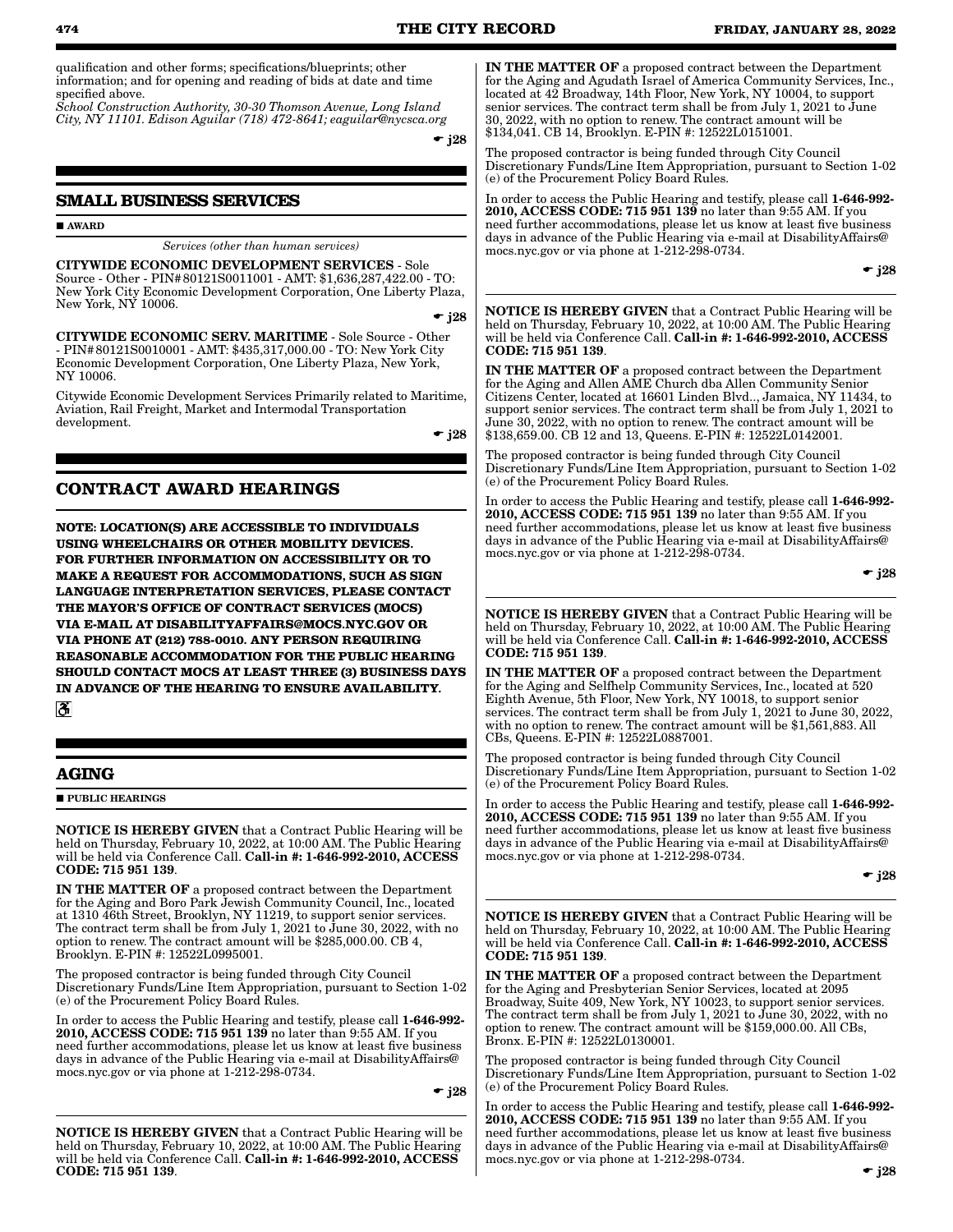NOTICE IS HEREBY GIVEN that a Contract Public Hearing will be held on Thursday, February 10, 2022, at 10:00 AM. The Public Hearing will be held via Conference Call. Call-in #: 1-646-992-2010, ACCESS CODE: 715 951 139.

IN THE MATTER OF a proposed contract between the Department for the Aging and Pesach Tikvah Hope Development, Inc., located at 365 Willoughby Avenue, Brooklyn, NY 11205, to support senior services. The contract term shall be from July 1, 2021 to June 30, 2022, with no option to renew. The contract amount will be \$199,100.00. All CBs, Brooklyn. E-PIN #: 12522L0137001.

The proposed contractor is being funded through City Council Discretionary Funds/Line Item Appropriation, pursuant to Section 1-02 (e) of the Procurement Policy Board Rules.

In order to access the Public Hearing and testify, please call 1-646-992- 2010, ACCESS CODE: 715 951 139 no later than 9:55 AM. If you need further accommodations, please let us know at least five business days in advance of the Public Hearing via e-mail at DisabilityAffairs@ mocs.nyc.gov or via phone at 1-212-298-0734.

 $\div$  j28

### **BUILDINGS**

**PUBLIC HEARINGS** 

NOTICE IS HEREBY GIVEN that a Contract Public Hearing will be held on Thursday, February 10, 2022, at 10:00 AM. The Public Hearing will be held via Conference Call. Call-in #: 1-646-992-2010, ACCESS CODE: 715 951 139.

IN THE MATTER OF a Purchase Order/Contract between New York City Department of Buildings and Compulink Technologies, Inc., located at 260 West 39th Street, Room.302, New York, NY 10018-4434, for the supply of HP Elite Books and Accessories for NYC Department of Buildings. The amount of this Purchase Order/Contract will be \$110,976.39. The term shall be from January 31, 2022 to June 30, 2022. CB 1, Manhattan. E-PIN #: 81022W0008001.

The Vendor has been selected by M/WBE Noncompetitive Small Purchase Method, pursuant to Section 3-08 (c)(1)( $\hat{i}$ v) of the Procurement Policy Board Rules.

In order to access the Public Hearing and testify, please call 1-646-992- 2010, ACCESS CODE: 715 951 139 no later than 9:55 AM. If you need further accommodations, please let us know at least five business days in advance of the Public Hearing via e-mail at DisabilityAffairs@ mocs.nyc.gov or via phone at 1-212-298-0734.

IN THE MATTER OF a proposed contract between the New York City Department of Buildings and The Sanborn Map Company, Inc., located at 1935 Jamboree Drive, Suite 100, Colorado Springs, CO 80920-5358, for digital Sanborn Maps and Land books. The amount of this contract will be \$549,495.62. The contract term shall be from July 1, 2021 to June 30, 2026. CB 1, Manhattan. E-PIN #: 81022U0003001.

The proposed contract is a Subscription, pursuant to Section 1-02 (f)(5) of the Procurement Policy Board Rules.

In order to access the Public Hearing and testify, please call 1-646-992- 2010, ACCESS CODE: 715 951 139 no later than 9:55 AM. If you need further accommodations, please let us know at least five business days in advance of the Public Hearing via e-mail at DisabilityAffairs@ mocs.nyc.gov or via phone at 1-212-298-0734.

 $\div$  i28

### **CORRECTION**

**PUBLIC HEARINGS** 

NOTICE IS HEREBY GIVEN that a Contract Public Hearing will be held on Thursday, February 10, 2022, at 10:00 AM. The Public Hearing will be held via Conference Call. Call-in #: 1-646-992-2010, ACCESS CODE: 715 951 139.

IN THE MATTER OF a Purchase Order/Contract between the New York City Department of Correction and Tri-Force Consulting Services, Inc., located at 650 North Cannon Avenue, Lansdale PA 19446, to provide ongoing maintenance and support services for DOC's IFCOM and IIS (Open VMS Support) system. The amount of this Purchase Order/Contract will be \$475,835.00. The term shall be from March 1, 2022, to February 29, 2024. CB 1 and 3, Queens. E-PIN #: 07222W0019001.

The Vendor has been selected by M/WBE Noncompetitive Small Purchase Method, pursuant to Section  $3-08$  (c)(1)(iv) of the Procurement Policy Board Rules.

In order to access the Public Hearing and testify, please call 1-646-992- 2010, ACCESS CODE: 715 951 139 no later than 9:55 AM. If you need further accommodations, please let us know at least five business days in advance of the Public Hearing via e-mail at DisabilityAffairs@ mocs.nyc.gov or via phone at 1-212-298-0734.

NOTICE IS HEREBY GIVEN that a Contract Public Hearing will be held on Thursday, February 10, 2022, at 10:00 AM. The Public Hearing will be held via Conference Call. Call-in #: 1-646-992-2010, ACCESS CODE: 715 951 139.

IN THE MATTER OF a Purchase Order/Contract between the New York City Department of Correction and Pina M., Inc., located at 16 W Main Street, 2nd Floor, Freehold, NJ 07728 for Helmet, Tactical Riot & Replacement Items for NYC DOC Central Warehouse Division I. The amount of this Purchase Order/Contract will be \$167,838.00. The term shall be from February 28, 2022, to June 30, 2022. CB 1 and 3, Queens. E-PIN #: 07222W0020001.

The Vendor has been selected by M/WBE Noncompetitive Small Purchase Method, pursuant to Section  $3-08$  (c)(1)(iv) of the Procurement Policy Board Rules.

In order to access the Public Hearing and testify, please call 1-646-992- 2010, ACCESS CODE: 715 951 139 no later than 9:55 AM. If you need further accommodations, please let us know at least five business days in advance of the Public Hearing via e-mail at DisabilityAffairs@ mocs.nyc.gov or via phone at 1-212-298-0734.

 $\div$  i28

### **DESIGN AND CONSTRUCTION**

**PUBLIC HEARINGS** 

NOTICE IS HEREBY GIVEN that a Contract Public Hearing will be held on Thursday, February 10, 2022, at 10:00 AM. The Public Hearing will be held via Conference Call. Call-in #: 1-646-992-2010, ACCESS CODE: 715 951 139.

IN THE MATTER OF a proposed contract between the Department of Design and Construction of the City of New York and Mitchell/Giurgola Architects, LLP, located at 630 Ninth Avenue, Suite 711, New York, NY 10036, for RQ\_A&E, Technical Design Requirements Contracts for Medium Projects (Architect Prime), Citywide. The contract amount shall be \$10,000,000.00. The contract term will be 1,095 Consecutive Calendar Days from date of Notice to Proceed with an option of two renewal periods of 365 Consecutive Calendar Days. E-PIN #: 85020P0014008

The proposed contractor has been selected by Competitive Sealed Proposal Method, pursuant to Section 3-03 of the Procurement Policy Board Rules.

In order to access the Public Hearing and testify, please call 1-646-992- 2010, ACCESS CODE: 715 951 139 no later than 9:55 AM. If you need further accommodations, please let us know at least five business days in advance of the Public Hearing via e-mail at DisabilityAffairs@ mocs.nyc.gov or via phone at 1-212-298-0734.

 $\div$  j28

NOTICE IS HEREBY GIVEN that a Contract Public Hearing will be held on Thursday, February 10, 2022, at 10:00 AM. The Public Hearing will be held via Conference Call. Call-in #: 1-646-992-2010, ACCESS CODE: 715 951 139.

IN THE MATTER OF a Purchase Order/Contract between the Department of Design and Construction of the City of New York and Prutech Solutions, Inc., 555 U.S. Highway 1 South, 2nd Floor, Iselin, NJ 08830, for the Notification HUB Platform. The Purchase Order/ Contract amount shall be \$400,000.00. The term shall be 365 consecutive calendar days from date of registration. CB 2 Queens. E-PIN #: 85022Y0029.

The Vendor has been selected by M/WBE Noncompetitive Small Purchase Method, pursuant to Section  $3-08$  (c)(1)(iv) of the Procurement Policy Board Rules.

A draft copy of the proposed contract is available for public inspection at the Department of Design and Construction, Finance and Procurement Section, 30-30 Thomson Avenue, 4th Floor, Long Island City, NY 11101, from January 28, 2022 to February 10, 2022, excluding Saturdays, Sundays and Holidays from 9:00 AM to 4:00 PM. Contact Michael Ransom at (718) 391-1403.

In order to access the Public Hearing and testify, please call 1-646-992-2010, ACCESS CODE: 715 951 139 no later than 9:55 AM. If you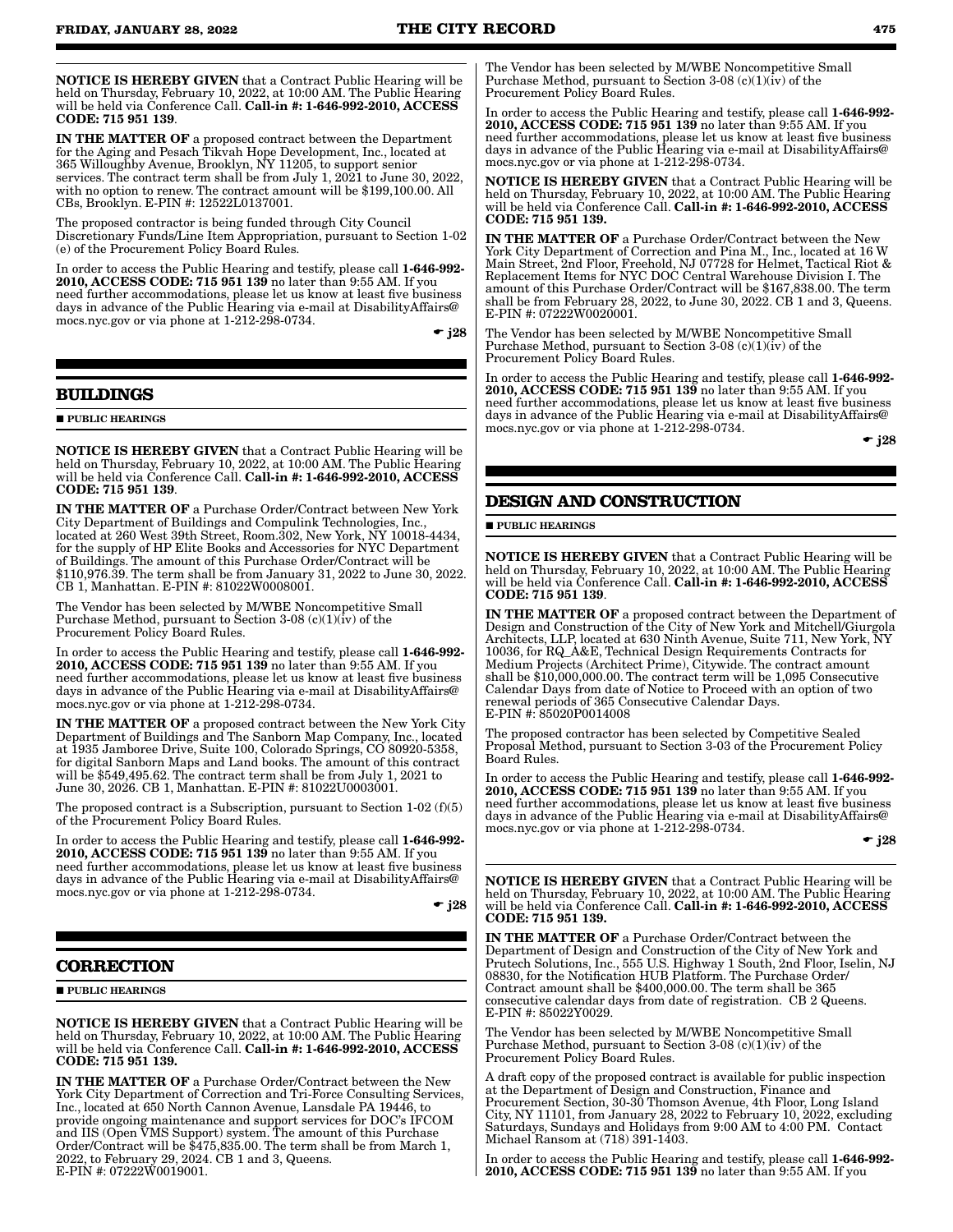need further accommodations, please let us know at least five business days in advance of the Public Hearing via e-mail at DisabilityAffairs@ mocs.nyc.gov or via phone at 1-212-298-0734.

 $\bullet$  j28

NOTICE IS HEREBY GIVEN that a Contract Public Hearing will be held on Thursday, February 10, 2022, at 10:00 AM. The Public Hearing will be held via Conference Call. Call-in #: 1-646-992-2010, ACCESS CODE: 715 951 139.

IN THE MATTER OF a Purchase Order/Contract between the Department of Design and Construction of the City of New York and Prutech Solutions, Inc., 555 U.S. Highway 1 South, 2nd Floor, Iselin, NJ 08830, for the Application Containerization Implementation. The Purchase Order/Contract amount shall be \$400,000.00. The term shall be 365 consecutive calendar days from date of registration. CB 2, Queens. E-PIN #: 85022Y0028.

The Vendor has been selected by M/WBE Noncompetitive Small Purchase Method, pursuant to Section 3-08  $(c)(1)(\hat{\textbf{i}}v)$  of the Procurement Policy Board Rules.

A draft copy of the proposed contract is available for public inspection at the Department of Design and Construction, Finance and Procurement Section, 30-30 Thomson Avenue, 4th Floor, Long Island City, NY 11101, from January 28, 2022 to February 10, 2022, excluding Saturdays, Sundays and Holidays, from 9:00 AM to 4:00 PM. Contact Michael Ransom at (718) 391-1403.

In order to access the Public Hearing and testify, please call 1-646-992-2010, ACCESS CODE: 715 951 139 no later than 9:55 AM. If you need further accommodations, please let us know at least five business days in advance of the Public Hearing via e-mail at DisabilityAffairs@ mocs.nyc.gov or via phone at 1-212-298-0734.

 $\div$  i28

### **HEALTH AND MENTAL HYGIENE**

**PUBLIC HEARINGS** 

NOTICE IS HEREBY GIVEN that a Contract Public Hearing will be held on Thursday, February 10, 2022, at 10:00 AM. The Public Hearing will be held via Conference Call. Call-in #: 1-646-992-2010, ACCESS CODE: 715 951 139.

IN THE MATTER OF a proposed contract between the Department of Health and Mental Hygiene and Samuel Field YM & YWHA, Inc., located at 58-20 Little Neck Parkway, Little Neck, NY 11362, for Autism Awareness/Geriatric Mental Health. The contract term shall be from July 1, 2021 to June 30, 2022, with no option to renew. The contract amount will be \$256,080.00. All CBs, Queens. PIN #: 22MR036301R0X00, E-PIN #: 81622L0946001.

The proposed contractor is being funded through City Council Discretionary Funds/Line Item Appropriation, pursuant to Section 1-02 (e) of the Procurement Policy Board Rules.

In order to access the Public Hearing and testify, please call 1-646-992- 2010, ACCESS CODE: 715 951 139 no later than 9:55 AM. If you need further accommodations, please let us know at least five business days in advance of the Public Hearing via e-mail at DisabilityAffairs@ mocs.nyc.gov or via phone at 1-212-298-0734.

 $\div$  j28

NOTICE IS HEREBY GIVEN that a Contract Public Hearing will be held on Thursday, February 10, 2022, at 10:00 AM. The Public Hearing will be held via Conference Call. Call-in #: 1-646-992-2010, ACCESS CODE: 715 951 139.

IN THE MATTER OF a proposed contract between the Department of Health and Mental Hygiene and Riverdale Senior Services, Inc., located at 2600 Netherland Avenue, Bronx, NY 10463, to support organizations that provide a range of mental health services to older adults in non-clinical settings such as senior centers drop-in centers religious institutions social clubs homeless prevention programs and individual homes. The contract term shall be from July  $1, 2021$  to June 30, 2022, with no option to renew. The contract amount will be \$135,638.00. CB 8, Brooklyn. E-PIN #81622L1002001.

The proposed contractor is being funded through City Council Discretionary Funds/Line Item Appropriation, pursuant to Section 1-02 (e) of the Procurement Policy Board Rules.

In order to access the Public Hearing and testify, please call 1-646-992- 2010, ACCESS CODE: 715 951 139 no later than 9:55 AM. If you need further accommodations, please let us know at least five business days in advance of the Public Hearing via e-mail at DisabilityAffairs@ mocs.nyc.gov or via phone at 1-212-298-0734.

 $\div$  j28

NOTICE IS HEREBY GIVEN that a Contract Public Hearing will be held on Thursday, February 10, 2022, at 10:00 AM. The Public Hearing will be held via Conference Call. Call-in #: 1-646-992-2010, ACCESS CODE: 715 951 139.

IN THE MATTER OF a proposed contract between the Department of Health and Mental Hygiene and The Childrens Aid Society, located at 117 West 124th Street, 3rd Floor, New York, NY 10027, to support programs that utilize risk assessment tools to identify juveniles in the arrest process who require mental health services and that provide family counseling and respite services to families of court-involved youth. The contract term shall be from July 1, 2021 to June 30, 2022, with no option to renew. The contract amount will be \$175,000.00. All CBs, Bronx; CB 10 and 11, Manhattan. E-PIN # 81622L0984001.

The proposed contractor is being funded through City Council Discretionary Funds/Line Item Appropriation, pursuant to Section 1-02 (e) of the Procurement Policy Board Rules.

In order to access the Public Hearing and testify, please call 1-646-992-2010, ACCESS CODE: 715 951 139 no later than 9:55 AM. If you need further accommodations, please let us know at least five business days in advance of the Public Hearing via e-mail at DisabilityAffairs@ mocs.nyc.gov or via phone at 1-212-298-0734.

 $\div$  i28

NOTICE IS HEREBY GIVEN that a Contract Public Hearing will be held on Thursday, February 10, 2022, at 10:00 AM. The Public Hearing will be held via Conference Call. Call-in #: 1-646-992-2010, ACCESS CODE: 715 951 139.

IN THE MATTER OF a proposed contract between the Department of Health and Mental Hygiene and Astor Services for Children & Families, located 6339 Mill Street, Rhinebeck, NY 12572-5005, to support programs that utilize risk assessment tools to identify juveniles in the arrest process who require mental health services and that provide family counseling and respite services to families of court-involved youth. The contract term shall be from July 1, 2021 to June 30, 2022, with no option to renew. The contract amount will be \$160,500.00. All CBs, Bronx. E-PIN #: 81622L0997001.

The proposed contractor is being funded through City Council Discretionary Funds/Line Item Appropriation, pursuant to Section 1-02 (e) of the Procurement Policy Board Rules.

In order to access the Public Hearing and testify, please call 1-646-992- 2010, ACCESS CODE: 715 951 139 no later than 9:55 AM. If you need further accommodations, please let us know at least five business days in advance of the Public Hearing via e-mail at DisabilityAffairs@ mocs.nyc.gov or via phone at 1-212-298-0734.

 $\bullet$  j28

NOTICE IS HEREBY GIVEN that a Contract Public Hearing will be held on Thursday, February 10, 2022, at 10:00 AM. The Public Hearing will be held via Conference Call. Call-in #: 1-646-992-2010, ACCESS CODE: 715 951 139.

IN THE MATTER OF a proposed contract between the Department of Health and Mental Hygiene and Getting Out and Staying Out, Inc., located at 201A East 124 Street, New York, NY 10035, to support programs that utilize risk assessment tools to identify juveniles in the arrest process who require mental health services and that provide family counseling and respite services to families of court-involved youth, Citywide. The contract term shall be from July 1, 2021 to June 30, 2022, with no option to renew. The contract amount will be \$250,000.00. E-PIN # 81622L0934001.

The proposed contractor is being funded through City Council Discretionary Funds/Line Item Appropriation, pursuant to Section 1-02 (e) of the Procurement Policy Board Rules.

In order to access the Public Hearing and testify, please call 1-646-992- 2010, ACCESS CODE: 715 951 139 no later than 9:55 AM. If you need further accommodations, please let us know at least five business days in advance of the Public Hearing via e-mail at DisabilityAffairs@ mocs.nyc.gov or via phone at 1-212-298-0734.

IN THE MATTER OF a proposed contract between the Department of Health and Mental Hygiene and Resources for Children Special Needs, Inc., located at 116 East 16th Street, 5th Floor, New York, NY 10003, to provide services through a Help Line to families with children on the autism spectrum in order to help them identify and access community resources such as camps, afterschool programs, child care and respite programs, Citywide. The contract term shall be from July 1, 2021 to June 30, 2022, with no option to renew. The contract amount will be \$210,938.00. E-PIN #: 81622L0941001.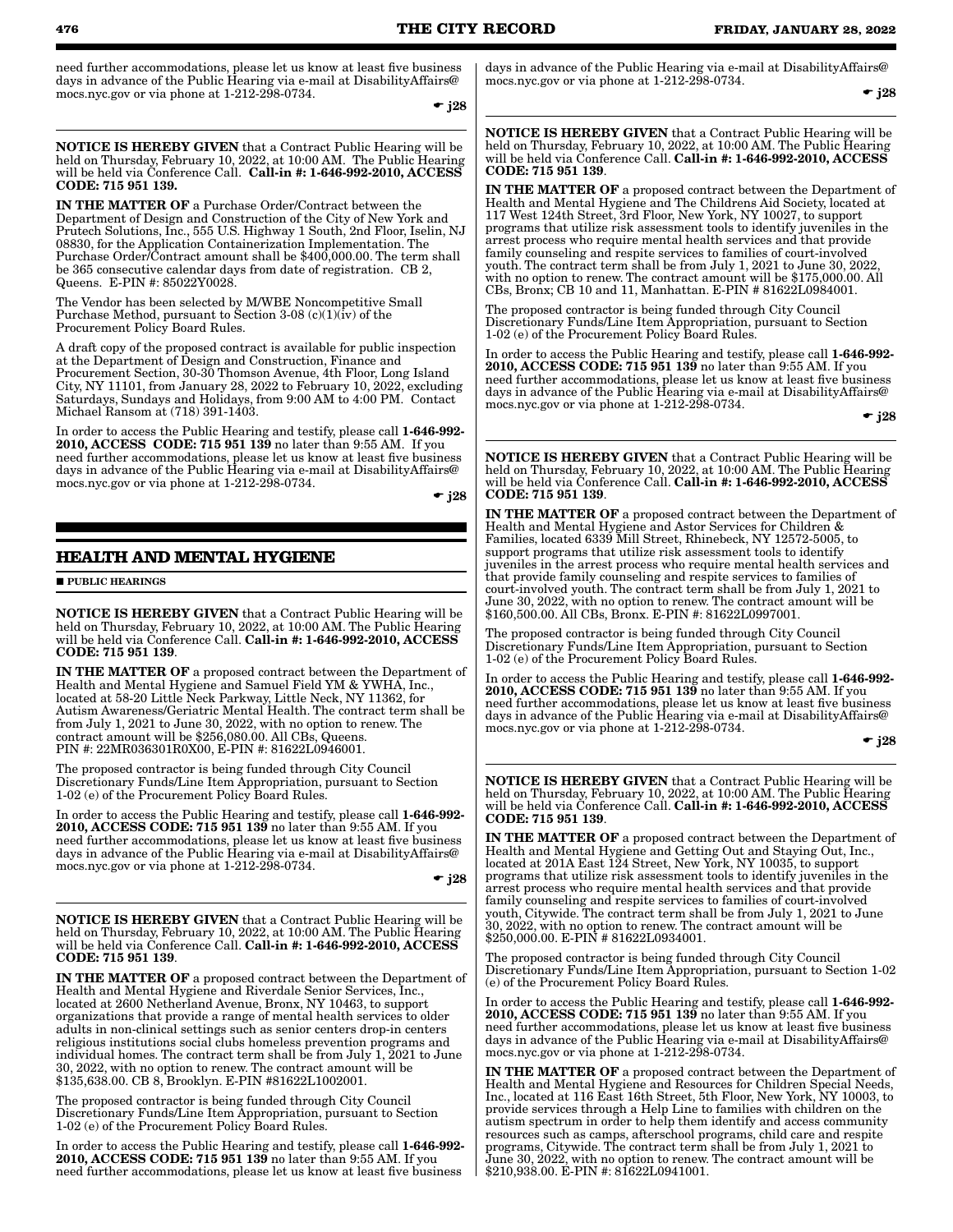The proposed contractor is being funded through City Council Discretionary Funds/Line Item Appropriation, pursuant to Section 1-02 (e) of the Procurement Policy Board Rules.

In order to access the Public Hearing and testify, please call 1-646-992- 2010, ACCESS CODE: 715 951 139 no later than 9:55 AM. If you need further accommodations, please let us know at least five business days in advance of the Public Hearing via e-mail at DisabilityAffairs@ mocs.nyc.gov or via phone at 1-212-298-0734.

IN THE MATTER OF a proposed contract between the Department of Health and Mental Hygiene and Sloan-Kettering Institute for Cancer Research, located at 1275 York Avenue, New York, NY 10065, to support Immigrant Health Initiative and Anti-Poverty programs, Citywide. The contract term shall be from July 1, 2021 to June 30, 2022, with no option to renew. The contract amount will be \$255,000.00. PIN #: 21EQ041501R0X00, E-PIN #: 81621L1687001.

The proposed contractor is being funded through City Council Discretionary Funds/Line Item Appropriation, pursuant to Section 1-02 (e) of the Procurement Policy Board Rules.

In order to access the Public Hearing and testify, please call 1-646-992- 2010, ACCESS CODE: 715 951 139 no later than 9:55 AM. If you need further accommodations, please let us know at least five business days in advance of the Public Hearing via e-mail at DisabilityAffairs@ mocs.nyc.gov or via phone at 1-212-298-0734.

IN THE MATTER OF a proposed contract between the Department of Health and Mental Hygiene and Ramapo for Children, Inc., located at 49 West 38th Street, 5th Floor, New York, NY 10018, for Autism Awareness, Citywide. The contract term shall be from July 1, 2021 to June 30, 2022, with no option to renew. The contract amount will be \$124,187.00. PIN #: 22MR034301R0X00, E-PIN #: 81622L0993001.

The proposed contractor is being funded through City Council Discretionary Funds/Line Item Appropriation, pursuant to Section 1-02 (e) of the Procurement Policy Board Rules.

In order to access the Public Hearing and testify, please call 1-646-992- 2010, ACCESS CODE: 715 951 139 no later than 9:55 AM. If you need further accommodations, please let us know at least five business days in advance of the Public Hearing via e-mail at DisabilityAffairs@ mocs.nyc.gov or via phone at 1-212-298-0734.

IN THE MATTER OF a proposed contract between the Department of Health and Mental Hygiene and Shield of David, Inc., located at 144-61 Roosevelt Avenue, Flushing, NY 11354, for Autism Awareness, Citywide. The contract term shall be from July 1, 2021 to June 30, 2022, with no option to renew. The contract amount will be \$113,136.00. PIN #: 22MR036701R0X00, E-PIN #: 81622L0961002.

The proposed contractor is being funded through City Council Discretionary Funds/Line Item Appropriation, pursuant to Section 1-02 (e) of the Procurement Policy Board Rules.

In order to access the Public Hearing and testify, please call 1-646-992- 2010, ACCESS CODE: 715 951 139 no later than 9:55 AM. If you need further accommodations, please let us know at least five business days in advance of the Public Hearing via e-mail at DisabilityAffairs@ mocs.nyc.gov or via phone at 1-212-298-0734.

IN THE MATTER OF a proposed contract between the Department of Health and Mental Hygiene and Hudson River Healthcare, Inc., located at 1037 Main Street, Peekskill, NY 10556, to improve the quality of life of the people served as demonstrated by progress towards recovery goals and informed by process metrics related to improved access, engagement and retention in clinical and non-clinical services and reduced mental health emergency, inpatient and mobile crisis utilization, Citywide. The contract term shall be from March 1, 2022 to December 31, 2024, with no option to renew. The contract amount will be \$4,211,112.00. E-PIN #: 81622D0009001.

The proposed contractor was selected by the Demonstration Project process, pursuant to Section 3-11 of the Procurement Policy Board Rules.

In order to access the Public Hearing and testify, please call 1-646-992- 2010, ACCESS CODE: 715 951 139 no later than 9:55 AM. If you need further accommodations, please let us know at least five business days in advance of the Public Hearing via e-mail at DisabilityAffairs@ mocs.nyc.gov or via phone at 1-212-298-0734.

 $\bullet$  j28

### **HOMELESS SERVICES**

**PUBLIC HEARINGS** 

NOTICE IS HEREBY GIVEN that a Contract Public Hearing will be held on Thursday, February 10, 2022, at 10:00 AM. The Public Hearing

will be held via Conference Call. Call-in #: 1-646-992-2010, ACCESS CODE: 715 951 139.

IN THE MATTER OF a proposed contract between the Department of Homeless Services of the City of New York and CSA Group NY Architects & Engineers PC, located at 55 Broadway, 14th Floor, New York, NY 10006, for the provision of On-Call Architectural & Engineering Consultant Services. The contract term shall be from July 1, 2021 to June 30, 2022. The contract amount will be \$1,385,193.00. CB 1, Manhattan. E-PIN #: 07121N0019001.

The proposed contractor has been selected by Negotiated Acquisition Extension, pursuant to Section 3-04 (b)(2)(iii) of the Procurement Policy Board Rules.

In order to access the Public Hearing and testify, please call 1-646-992- 2010, ACCESS CODE: 715 951 139 no later than 9:55 AM. If you need further accommodations, please let us know at least five business days in advance of the Public Hearing via e-mail at DisabilityAffairs@ mocs.nyc.gov or via phone at 1-212-298-0734.

 $\bullet$  j28

NOTICE IS HEREBY GIVEN that a Contract Public Hearing will be held on Thursday, February 10, 2022, at 10:00 AM. The Public Hearing will be held via Conference Call. Call-in #: 1-646-992-2010, ACCESS CODE: 715 951 139.

IN THE MATTER OF a proposed contract between the Department of Homeless Services of the City of New York and Bowery Residents' Committee, Inc., located at 131 West 25th Street, 12th Floor, New York, NY 10001, for the provision of Stabilization Beds for street homeless individuals at 40-47 22nd Street, Long Island City, NY 11101. The contract term shall be from January  $1,2022$  to June  $30,2026$  with one four-year renewal option from July 1, 2026 to June 30, 2030. The contract amount will be \$39,408,347.00. CB 1, Queens. E-PIN #: 07121P0124008.

The proposed contractor has been selected by Competitive Sealed Proposal Method, pursuant to Section 3-03 of the Procurement Policy Board Rules.

In order to access the Public Hearing and testify, please call 1-646-992- 2010, ACCESS CODE: 715 951 139 no later than 9:55 AM. If you need further accommodations, please let us know at least five business days in advance of the Public Hearing via e-mail at DisabilityAffairs@ mocs.nyc.gov or via phone at 1-212-298-0734.

 $\bullet$  j28

### **HUMAN RESOURCES ADMINISTRATION**

#### **PUBLIC HEARINGS**

NOTICE IS HEREBY GIVEN that a Contract Public Hearing will be held on Thursday, February 10, 2022, at 10:00 AM. The Public Hearing will be held via Conference Call. Call-in #: 1-646-992-2010, ACCESS CODE: 715 951 139.

IN THE MATTER OF a proposed contract between the Human Resources Administration of the City of New York and Catholic Charities Community Services Archdiocese of NY, located at 1011 First Avenue, 6th Floor, New York, NY 10022, for the provision of Emergency and On-Call Case Management Services. The contract term shall be from August 1, 2021 to July 31, 2022. The contract amount will be \$200,000.00. All CBs, Bronx. E-PIN #:06922N0023001.

The proposed contractor has been selected by Negotiated Acquisition Extension, pursuant to Section 3-04 (b)(2)(iii) of the Procurement Policy Board Rules.

In order to access the Public Hearing and testify, please call 1-646-992- 2010, ACCESS CODE: 715 951 139 no later than 9:55 AM. If you need further accommodations, please let us know at least five business days in advance of the Public Hearing via e-mail at DisabilityAffairs@ mocs.nyc.gov or via phone at 1-212-298-0734.

NOTICE IS HEREBY GIVEN that a Contract Public Hearing will be held on Thursday, February 10, 2022, at 10:00 AM. The Public Hearing will be held via Conference Call. Call-in #: 1-646-992-2010, ACCESS CODE: 715 951 139.

IN THE MATTER OF a proposed contract between the Human Resources Administration of the City of New York and Jewish Board of Family and Children's Services, Inc., located at 135 West 50th Street, 6th Floor, New York, NY 10020, for the provision of Emergency and On-Call Case Management Services, Borough of The Bronx. The contract term shall be from August 1, 2021 to July 31, 2022. The contract amount will be \$200,000.00. E-PIN #: 06922N0026001.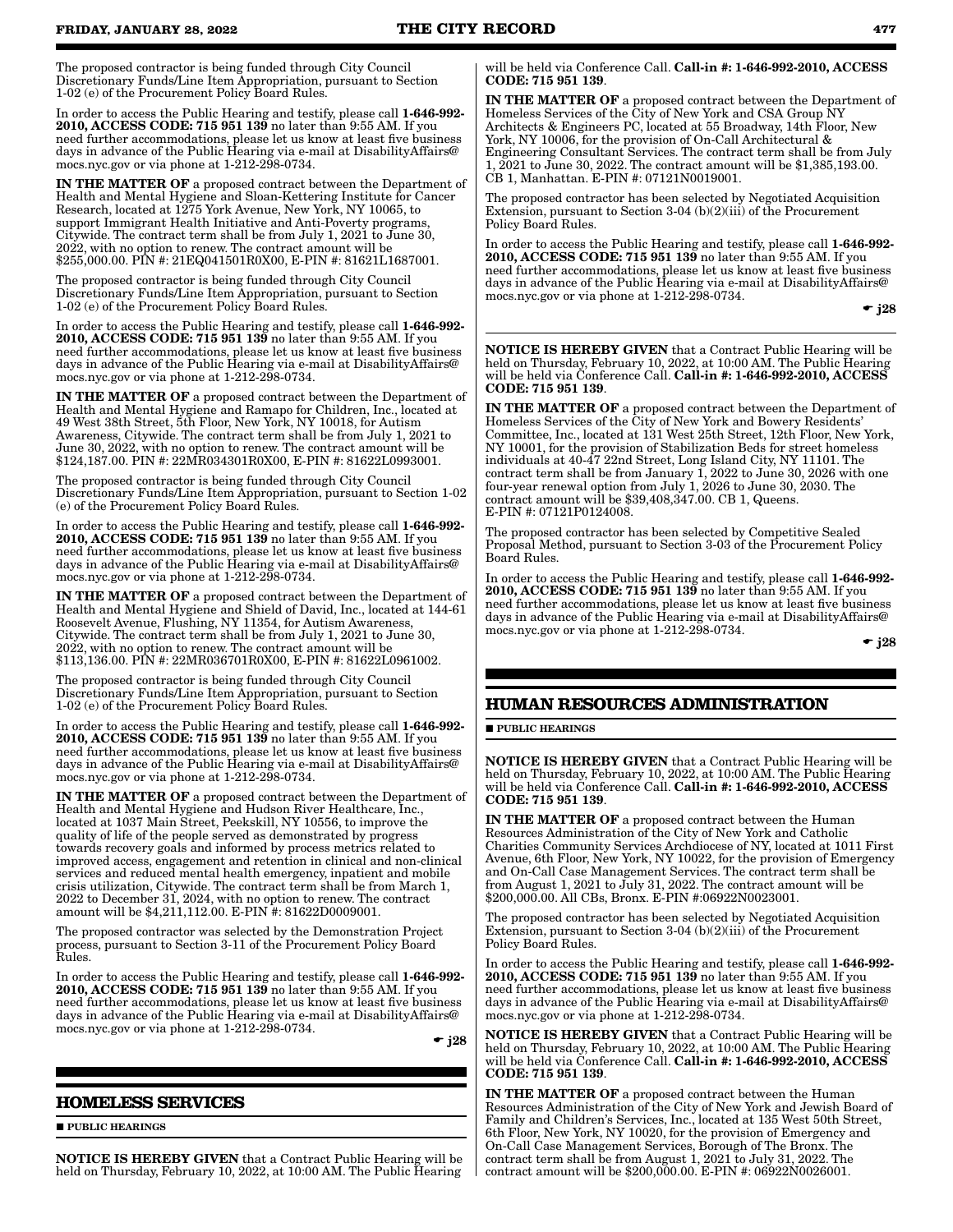The proposed contractor has been selected by Negotiated Acquisition Extension, pursuant to Section 3-04 (b)(2)(iii) of the Procurement Policy Board Rules.

In order to access the Public Hearing and testify, please call 1-646-992- 2010, ACCESS CODE: 715 951 139 no later than 9:55 AM. If you need further accommodations, please let us know at least five business days in advance of the Public Hearing via e-mail at DisabilityAffairs@ mocs.nyc.gov or via phone at 1-212-298-0734.

 $\div$  j28

NOTICE IS HEREBY GIVEN that a Contract Public Hearing will be held on Thursday, February 10, 2022, at 10:00 AM. The Public Hearing<br>will be held via Conference Call. **Call-in #: 1-646-992-2010, ACCESS** CODE: 715 951 139.

IN THE MATTER OF a proposed contract between the Human Resources Administration of the City of New York and Jewish Board of Family and Children's Services, Inc., located at 135 West 50th Street, 6th Floor, New York, NY 10020, for the provision of Emergency and On-Call Case Management Services, Borough of Staten Island. The contract term shall be from August 1, 2021 to July 31, 2022. The contract amount will be \$200,000.00. E-PIN #: 06922N0033001.

The proposed contractor has been selected by Negotiated Acquisition Extension, pursuant to Section 3-04 (b)(2)(iii) of the Procurement Policy Board Rules.

In order to access the Public Hearing and testify, please call 1-646-992- 2010, ACCESS CODE: 715 951 139 no later than 9:55 AM. If you need further accommodations, please let us know at least five business days in advance of the Public Hearing via e-mail at DisabilityAffairs@ mocs.nyc.gov or via phone at 1-212-298-0734.

 $-$  j28

NOTICE IS HEREBY GIVEN that a Contract Public Hearing will be held on Thursday, February 10, 2022, at 10:00 AM. The Public Hearing<br>will be held via Conference Call. **Call-in #: 1-646-992-2010, ACCESS** CODE: 715 951 139.

IN THE MATTER OF a proposed contract between the Human Resources Administration of the City of New York and the contractor listed below, for the provision of NYNY III Permanent Congregate Housing for Persons Living with AIDS (PLWAs). The contract term shall be from October 1, 2021 to June 30, 2022.

| Contractor/<br><b>Address</b>                                | $E-PIN#$ | Amount       | <b>Service Area</b><br>CВ |
|--------------------------------------------------------------|----------|--------------|---------------------------|
| Lantern Community 06922N0028001<br>494 8th Avenue,<br>0(1.1) |          | \$712,998.00 | Manhattan/5               |

20th Floor New York, NY 10001

The proposed contractor has been selected by Negotiated Acquisition Extension, pursuant to Section 3-04 (b)(2)(iii) of the Procurement Policy Board Rules.

In order to access the Public Hearing and testify, please call 1-646-992- 2010, ACCESS CODE: 715 951 139 no later than 9:55 AM. If you need further accommodations, please let us know at least five business days in advance of the Public Hearing via e-mail at DisabilityAffairs@ mocs.nyc.gov or via phone at 1-212-298-0734.

 $-$  j28

NOTICE IS HEREBY GIVEN that a Contract Public Hearing will be held on Thursday, February 10, 2022, at 10:00 A.M. The Public Hearing<br>will be held via Conference Call. **Call-in #: 1-646-992-2010, ACCESS** CODE: 715 951 139.

IN THE MATTER OF a proposed contract between the Human Resources Administration of the City of New York and Jewish Board of Family and Children's Services, Inc., located at 135 West 50th Street, 6th Floor, New York, NY 10020, for the provision of Emergency and On-Call Case Management Services, Borough of Brooklyn. The contract term shall be from August 1, 2021 to July 31, 2022. The contract amount will be \$200,000.00. E-PIN #: 06922N0025001.

The proposed contractor has been selected by Negotiated Acquisition Extension, pursuant to Section 3-04 (b)(2)(iii) of the Procurement Policy Board Rules.

In order to access the Public Hearing and testify, please call 1-646-992-2010, ACCESS CODE: 715 951 139 no later than 9:55 AM. If you need further accommodations, please let us know at least five business days in advance of the Public Hearing via e-mail at DisabilityAffairs@ mocs.nyc.gov or via phone at 1-212-298-0734.

### **INFORMATION TECHNOLOGY AND TELECOMMUNICATIONS**

**PUBLIC HEARINGS** 

NOTICE IS HEREBY GIVEN that a Contract Public Hearing will be held on Thursday, February 10, 2022, at 10:00 AM. The Public Hearing will be held via Conference Call. Call-in  $\#$ : 1-646-992-2010, ACCESS CODE: 715 951 139.

IN THE MATTER OF a Purchase Order/Contract between the New York City Department of Information Technology and Telecommunications and World Wide Technology LLC, located at 1 World Wide Way, St. Louis, Missouri 63146, for Microsoft SharePoint Migration Services. The amount of this Purchase Order/Contract will be \$499,950.00. The term will be one year from date of registration. CB 2, Brooklyn. PIN #: 20220590005, E-PIN #: 85822W0047001.

The Vendor has been selected by M/WBE Noncompetitive Small Purchase Method, pursuant to Section 3-08 (c)(1)(iv) of the Procurement Policy Board Rules.

In order to access the Public Hearing and testify, please call 1-646-992- 2010, ACCESS CODE: 715 951 139 no later than 9:55 AM. If you need further accommodations, please let us know at least five business days in advance of the Public Hearing via e-mail at DisabilityAffairs@ mocs.nyc.gov or via phone at 1-212-298-0734.

 $\bullet$  j28

NOTICE IS HEREBY GIVEN that a Contract Public Hearing will be held on Friday, February 18, 2022, at 10:00 AM. The Public Hearing will be held via Conference Call. Call-in #: 1-917-410-4077, ACCESS CODE: 118 062 777 #.

IN THE MATTER of a proposed Purchase Order/Contract between the New York City Department of Information Technology and Pamten Inc. located at 2 Research Way, Princeton, NJ 08540, for a MWBE 7-858-0074A Monitoring and Event Engineer. The maximum amount of this Purchase Order/Contract will be \$218,400.00. The term will be one year from 2/2/2022 – 2/1/2023. PIN #: 20220340847, E-PIN #: 85822W0050001.

The Vendor has been selected by M/WBE Noncompetitive Small Purchase Method, pursuant to Section 3-08 (c)(1)(iv) of the Procurement Policy Board Rules.

Pursuant to Section 2-11(c)(3) of the Procurement Policy Board Rules, if DoITT does not receive, by February 4, 2022, from any individual a written request to speak at this hearing, then DoITT need not conduct this hearing. Written notice should be sent to Kevin Timoney, via email to ktimoney@doitt.nyc.gov.

 $\div$  j28

### **SMALL BUSINESS SERVICES**

**PUBLIC HEARINGS** 

NOTICE IS HEREBY GIVEN that a Contract Public Hearing will be held on Thursday, February 10, 2022, at 10:00 AM. The Public Hearing will be held via Conference Call. Call-in #: 1-646-992-2010, ACCESS CODE: 715 951 139.

IN THE MATTER OF a proposed contract between the New York City Department of Small Business Services and Urban Health Plan, Inc., located at 1065 Southern Blvd., Bronx, NY 10459, to provide a range of services that will help increase the capacity of Minority and Women Business Entrepreneurs (MWBEs) across the City. Services will include guidance on government contracting for potential or Citycertified MWBEs, assistance in connecting MWBEs to potential customers, aid in the development of bids and proposals, assistance in securing project financing and bonding, and the promotion and marketing of the City's MWBE program. The term of the contract shall be for 12 months from July 1, 2021 to June 30, 2022. The amount of this contract is \$176,788.00. CB 2, 3 and 9, Bronx. E-PIN #: 80122L0124001.

The proposed contractor is being funded through City Council Discretionary Funds/Line Item Appropriation, pursuant to Section 1-02 (e) of the Procurement Policy Board Rules.

In order to access the Public Hearing and testify, please call 1-646-992- 2010, ACCESS CODE: 715 951 139 no later than 9:55 AM. If you need further accommodations, please let us know at least five business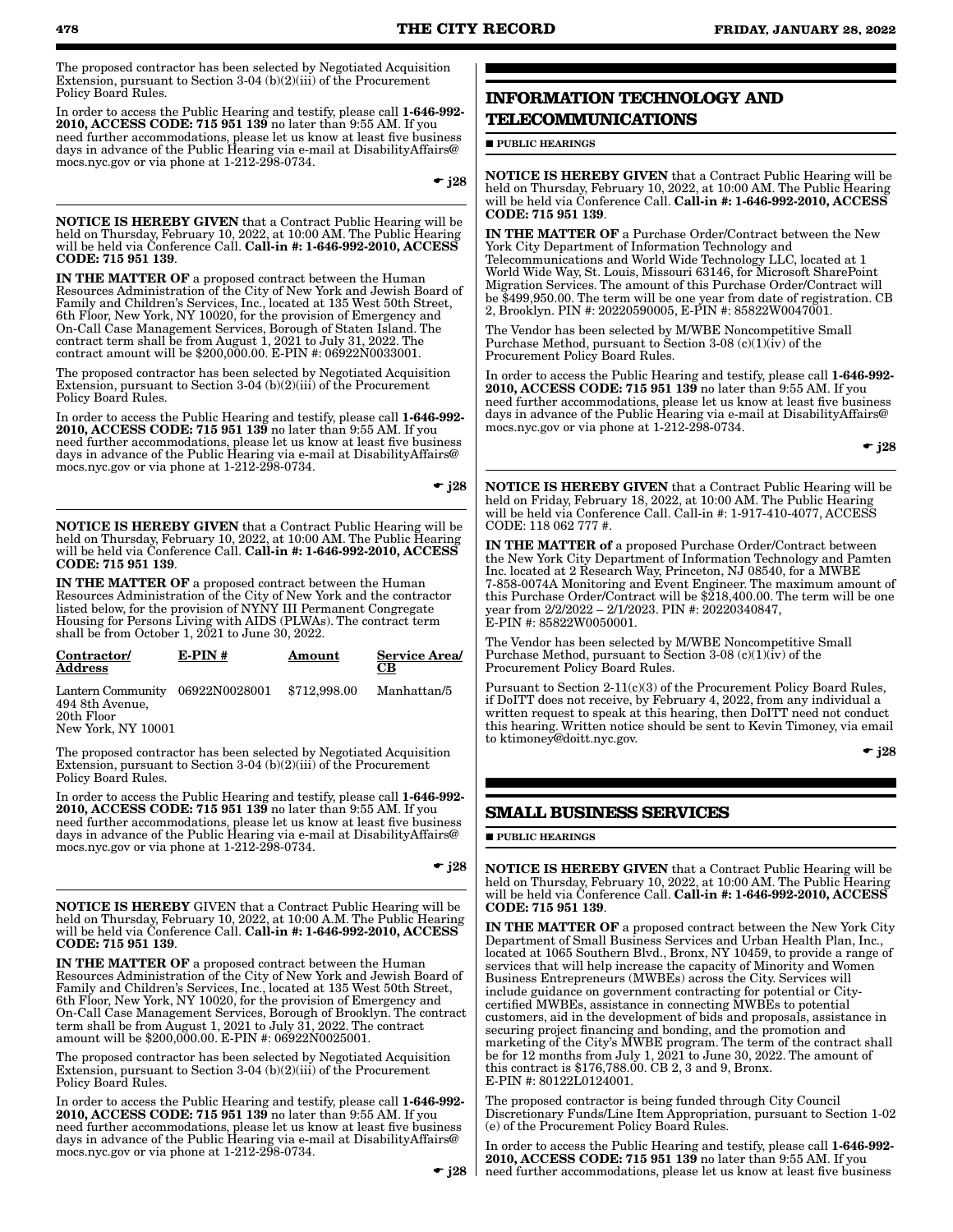days in advance of the Public Hearing via e-mail at DisabilityAffairs@ mocs.nyc.gov or via phone at 1-212-298-0734.

 $\div$  j28

NOTICE IS HEREBY GIVEN that a Contract Public Hearing will be held on Thursday, February 10, 2022, at 10:00 AM. The Public Hearing<br>will be held via Conference Call. **Call-in #: 1-646-992-2010, ACCESS** CODE: 715 951 139.

IN THE MATTER OF a proposed contract between the New York City Department of Small Business Services and NYC & Company Inc. New York Convention & Visitors Bureau, located at 810 7th Avenue, New York, NY 10019, to support citywide economic development services thru marketing and the development of the City's intangible assets such as copyrights and trademarks for the benefit of the City undertaking an active and expanding marketing campaign designed to encourage tourism in the City of New York, Citywide. The amount of the contract is \$84,647,392.00. The term of the contract shall be for four years from July 1, 2022 to June 30, 2026, with an option to extend at the City's discretion for an additional 12 months. E-PIN #: 80121S0005001.

### **SPECIAL MATERIALS**

### **CITYWIDE ADMINISTRATIVE SERVICES**

**NOTICE** 

FUEL OIL AND KEROSENE CONTR. NO. ITEM NO. FUEL/OIL TYPE DELIVERY VENDOR CHANGE (\$) PRICE (\$) EFF. 1/24/2022 1.3 #2DULS CITYWIDE BY TW SPRAGUE 0.0943 GAL. 2.8890 GAL. 2.3 #2DULS PICK-UP SPRAGUE 0.0943 GAL. 2.7843 GAL. 3.3 #2DULS Winterized CITYWIDE BY TW SPRAGUE 0.0943 GAL. 3.0873 GAL. 4.3 #2DULS Winterized PICK-UP SPRAGUE 0.0943 GAL. 2.9825 GAL. 5.3 #1DULS CITYWIDE BY TW SPRAGUE 0.0951 GAL. 3.1855 GAL. 6.3 #1DULS PICK-UP SPRAGUE 0.0951 GAL. 3.0807 GAL. 7.3 #2DULS >=80% CITYWIDE BY TW SPRAGUE 0.0943 GAL. 2.9168 GAL. 8.3 #2DULS Winterized CITYWIDE BY TW SPRAGUE 0.0943 GAL. 3.2078 GAL. 9.3 B100 B100=20% CITYWIDE BY TW SPRAGUE 0.0731 GAL. 4.6676 GAL. 10.3 #2DULS >=80% PICK-UP SPRAGUE 0.0943 GAL. 2.8120 GAL. 11.3 #2DULS Winterized PICK-UP SPRAGUE 0.0943 GAL. 3.1030 GAL.  $12.3$   $B100$   $B100$   $=20\%$   $PICK-UP$   $SPRAGUE$   $0.0731$   $GAL.$   $4.5628$   $GAL.$  13.3 #1DULS >=80% CITYWIDE BY TW SPRAGUE 0.0951 GAL. 3.1951 GAL. 14.3 B100 B100 =20% CITYWIDE BY TW SPRAGUE 0.0731 GAL. 4.6765 GAL. 15.3 #1DULS >=80% PICK-UP SPRAGUE 0.0951 GAL. 3.0903 GAL. 16.3 B100 B100 =20% PICK-UP SPRAGUE 0.0731 GAL. 4.5717 GAL. 17.3 #2DULS BARGE MTF III, ST. WI SPRAGUE 0.0943 GAL. 2.8496 GAL. 3 #2DULSB50 STATEN ISLAND SPRAGUE 0.0837 GAL. 3.5206 GAL. 1 JET FLOYD BENNETT SPRAGUE 0.0769 GAL. 3.4095 GAL. 1 #4B5 MANHATTAN UNITED METRO 0.1000 GAL. 2.8187 GAL. 2 #4B5 BRONX UNITED METRO 0.1000 GAL. 2.8387 GAL. 3 #4B5 BROOKLYN UNITED METRO 0.1000 GAL. 2.7787 GAL. 4 #4B5 QUEENS UNITED METRO 0.1000 GAL. 2.8087 GAL. 5 #4B5 RICHMOND APPROVED OIL COMPANY 0.1000 GAL. 2.9987 GAL. 1 #2B5 MANHATTAN SPRAGUE 0.0932 GAL. 3.0396 GAL. 3 #2B5 BRONX SPRAGUE 0.0932 GAL. 2.9916 GAL. 5 #2B5 BROOKLYN SPRAGUE 0.0932 GAL. 3.0046 GAL.  $7$   $\text{\#2B5}$   $\text{QUEENS}$   $\text{SPRAGUE}$   $0.0932 \text{ GAL}.$   $3.0126 \text{ GAL}.$  9 #2B5 STATEN ISLAND SPRAGUE 0.0932 GAL. 3.0916 GAL. 11 #2B10 CITYWIDE BY TW SPRAGUE 0.0922 GAL. 3.0981 GAL.

OFFICIAL FUEL PRICE (\$) SCHEDULE NO. 8900

The proposed contractor has been selected by Sole Source Procurement Method, pursuant to Section 3-05 of the Procurement Policy Board Rules.

A draft copy of the proposed contract is available for public inspection at the Department of Small Business Services, 1 Liberty Plaza, 11th Floor, (Procurement Unit), New York, NY 10006, from January 28, 2022 to February 10, 2022, excluding Weekends and Holidays, from 9:00 AM to 5:00 PM.

Anyone who wishes to speak at this public hearing should request to do so in writing. The written request must be received by the Agency within five business days after publication of this notice. Written requests to speak should be sent to Mr. Daryl Williams, Agency Chief Contracting Officer, Department of Small Business Services, 1 Liberty Plaza, 11th Floor, New York, NY 10006, or email to procurementhelpdesk@sbs.nyc.gov.

In order to access the Public Hearing and testify, please call 1-646-992- 2010, ACCESS CODE: 715 951 139 no later than 9:55 AM. If you need further accommodations, please let us know at least five business days in advance of the Public Hearing via e-mail at DisabilityAffairs@ mocs.nyc.gov or via phone at 1-212-298-0734.

 $\bullet$  j28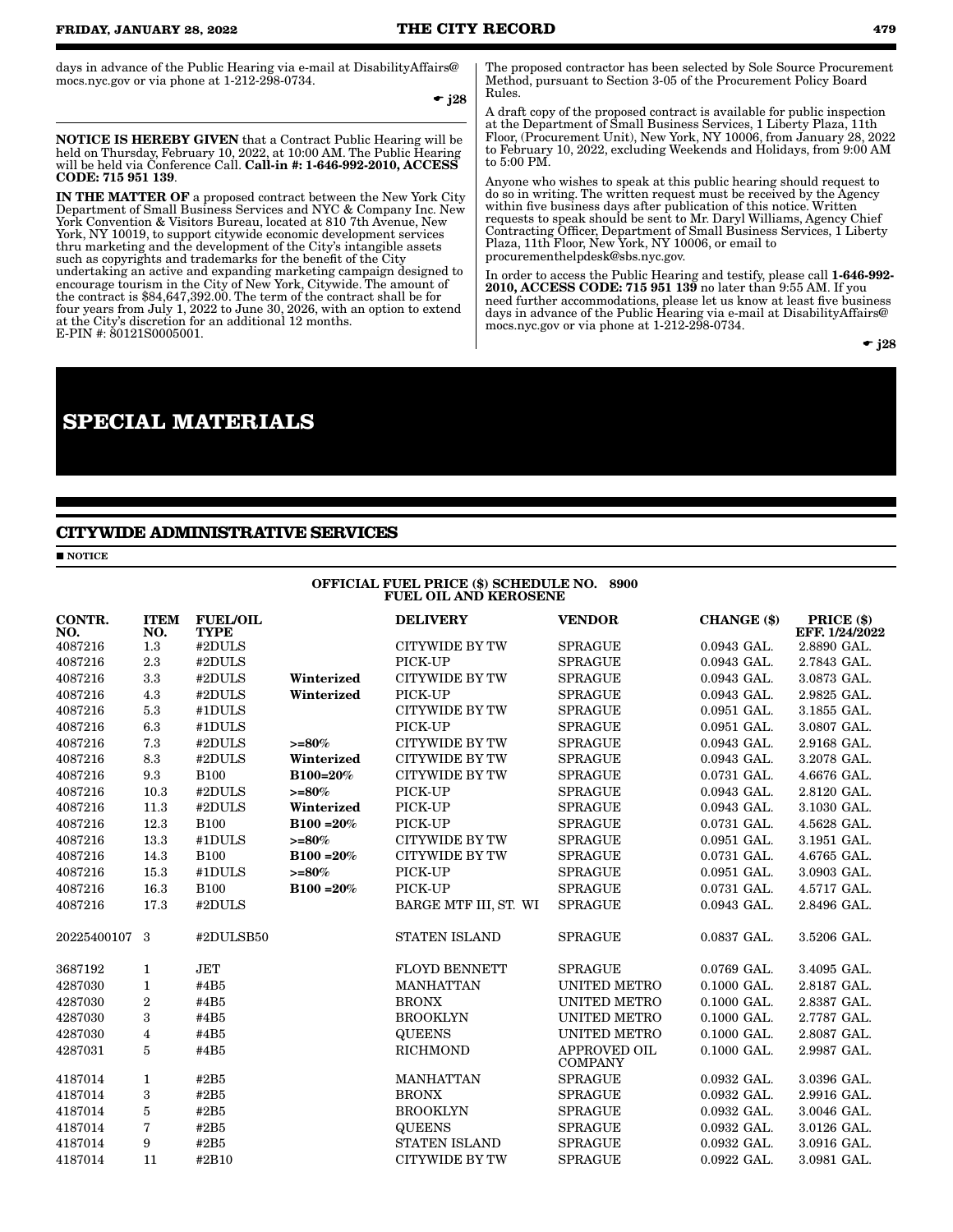| 4187014              | 12                 | #2B20                          |                                | <b>CITYWIDE BY TW</b>                                                            | <b>SPRAGUE</b>                        | $0.0901$ GAL. | 3.2695 GAL.                     |
|----------------------|--------------------|--------------------------------|--------------------------------|----------------------------------------------------------------------------------|---------------------------------------|---------------|---------------------------------|
| 4187015              | 2.0(H)             | #2B5                           |                                | <b>MANHATTAN</b><br>(RACK PICK-UP)                                               | APPROVED OIL<br><b>COMPANY</b>        | 0.0932 GAL.   | 2.8049 GAL.                     |
| 4187015              | 4.0(I)             | #2B5                           |                                | <b>BRONX</b><br>(RACK PICK-UP)                                                   | <b>APPROVED OIL</b><br><b>COMPANY</b> | 0.0932 GAL.   | 2.8049 GAL.                     |
| 4187015              | 6.0(L)             | #2B5                           |                                | <b>BROOKLYN</b><br>(RACK PICK-UP)                                                | <b>APPROVED OIL</b><br><b>COMPANY</b> | 0.0932 GAL.   | 2.8049 GAL.                     |
| 4187015              | 8.0(M)             | #2B5                           |                                | QUEENS<br>(RACK PICK-UP)                                                         | <b>APPROVED OIL</b><br><b>COMPANY</b> | 0.0932 GAL.   | 2.8049 GAL.                     |
| 4187015              | $10.0(N)$ #2B5     |                                |                                | <b>STATEN ISLAND</b><br>(RACK PICK-UP)                                           | <b>APPROVED OIL</b><br><b>COMPANY</b> | $0.0932$ GAL. | 2.8049 GAL.                     |
| 4087216              |                    | #2DULSB5                       | 95% ITEM 8.3<br>5% ITEM 9.3    | <b>CITYWIDE BY TW</b>                                                            | <b>SPRAGUE</b>                        | 0.0932 GAL.   | $3.2808$ GAL. $(A)$             |
| 4087216              |                    | #2DULSB10                      | 90% ITEM 8.3<br>10% ITEM 9.3   | <b>CITYWIDE BY TW</b>                                                            | <b>SPRAGUE</b>                        | 0.0922 GAL.   | 3.3538 GAL.(B)                  |
| 4087216              |                    | #2DULSB20                      | 80% ITEM 8.3<br>20% ITEM 9.3   | <b>CITYWIDE BY TW</b>                                                            | SPRAGUE                               | $0.0901$ GAL. | 3.4998 GAL.(C)                  |
| 4087216              |                    | #2DULSB5                       | 95% ITEM 11.3<br>5% ITEM 12.3  | PICK-UP                                                                          | <b>SPRAGUE</b>                        | $0.0932$ GAL. | $3.1760 \text{ GAL.}(\text{D})$ |
| 4087216              |                    | #2DULSB10                      | 90% ITEM 11.3<br>10% ITEM 12.3 | PICK-UP                                                                          | <b>SPRAGUE</b>                        | $0.0922$ GAL. | 3.2490 GAL.(E)                  |
| 4087216              |                    | #2DULSB20                      | 80% ITEM 11.3<br>20% ITEM 12.3 | PICK-UP                                                                          | <b>SPRAGUE</b>                        | 0.0901 GAL.   | $3.3950 \text{ GAL}(\text{F})$  |
| 4087216              |                    | #1DULSB20                      | 80% ITEM 13.3<br>20% ITEM 14.3 | CITYWIDE BY TW                                                                   | <b>SPRAGUE</b>                        | 0.0907 GAL.   | 3.4914 GAL.                     |
| 4087216              |                    | #1DULSB20                      | 80% ITEM 15.3<br>20% ITEM 16.3 | PICK-UP                                                                          | <b>SPRAGUE</b>                        | 0.0907 GAL.   | 3.3866 GAL.                     |
|                      |                    |                                |                                | <b>OFFICIAL FUEL PRICE (\$) SCHEDULE NO. 8901</b><br>FUEL OIL, PRIME AND START   |                                       |               |                                 |
| <b>CONTR.</b><br>NO. | <b>ITEM</b><br>NO. | <b>FUEL/OIL</b><br><b>TYPE</b> |                                | <b>DELIVERY</b>                                                                  | <b>VENDOR</b>                         | CHANGE (\$)   | PRICE (\$)<br>EFF. 1/24/2022    |
|                      |                    |                                |                                | <b>OFFICIAL FUEL PRICE (\$) SCHEDULE NO. 8902</b><br><b>FUEL OIL AND REPAIRS</b> |                                       |               |                                 |
| CONTR.<br>NO.        | <b>ITEM</b><br>NO. | <b>FUEL/OIL</b><br>TYPE        |                                | <b>DELIVERY</b>                                                                  | <b>VENDOR</b>                         | CHANGE (\$)   | PRICE (\$)<br>EFF. 1/24/2022    |
| 20211200451          |                    | #2B5                           |                                | All Boroughs<br>(Pickup under delivery)                                          | <b>APPROVED OIL</b>                   | 0.0932 GAL    | $3.2190 \text{ GAL.}(\text{J})$ |
| 20211200451          |                    | #4B5                           |                                | All Boroughs<br>(Pickup under delivery)                                          | <b>APPROVED OIL</b>                   | 0.1000 GAL    | $3.0691$ GAL. $(K)$             |
|                      |                    |                                |                                | <b>OFFICIAL FUEL PRICE (\$) SCHEDULE NO. 8903</b><br><b>GASOLINE</b>             |                                       |               |                                 |
| CONTR.<br>NO.        | <b>ITEM</b><br>NO. | <b>FUEL/OIL</b><br><b>TYPE</b> |                                | <b>DELIVERY</b>                                                                  | <b>VENDOR</b>                         | CHANGE (\$)   | PRICE (\$)<br>EFF. 1/24/2022    |
| 3787120              | 1.0                | Reg UL                         |                                | <b>CITYWIDE BY TW</b>                                                            | GLOBAL MONTELLO                       | $0.0643$ GAL  | 2.5599 GAL.                     |
| 3787120              | 2.0                | Prem UL                        |                                | <b>CITYWIDE BY TW</b>                                                            | GLOBAL MONTELLO                       | $0.0619$ GAL  | 2.6675 GAL.                     |
| 3787120              | 3.0                | Reg UL                         |                                | PICK-UP                                                                          | GLOBAL MONTELLO 0.0643 GAL            |               | 2.4949 GAL.                     |
| 3787120              | 4.0                | Prem UL                        |                                | PICK-UP                                                                          | GLOBAL MONTELLO                       | $0.0619$ GAL  | 2.6025 GAL.                     |
| 3787121              | 6.0                | E70 Winter                     |                                | CITYWIDE BY DELIVERY UNITED METRO                                                |                                       | $0.0191$ GAL  | 2.7852 GAL.(G)                  |

#### NOTE:

#### 1. (A), (B) and (C) Contract 4087216, item 8.3 replaced item 7.3 (Summer Version) effective November 1, 2021.

2. As of February 9, 2018, the Bio-Diesel Blender Tax Credit was retroactively reinstated for calendar year 2017. Should the tax credit be further extended, contractors will resume deducting the tax credit as a separate line item on invoices.

- 3. Federal excise taxes are imposed on taxable fuels, (i.e., gasoline, kerosene, and diesel), when removed from a taxable fuel terminal. This fuel excise tax does not include Leaking Underground Storage Tank (LUST) tax. LUST tax applies to motor fuels for both diesel and gasoline invoices. Going forward, LUST Tax will appear as an additional fee at the rate of \$0.001 per gallon and will be shown as a separate line item on your invoice.
- 4. The National Oil Heat Research Alliance (NORA) has been extended until February 6, 2029. A related assessment of \$.002 per gallon has been added to the posted weekly fuel prices and will appear as a separate line item on invoices. This fee applies to heating oil only and since 2015 has included #4 heating oil. All other terms and conditions remain unchanged.
- 5. Contract #4087216, effective June 1, 2020, replaces former items (1.2-17.2) on Contract #3987206.
- 6. Due to RIN price adjustments Biomass-based Diesel (2020) is replaced by Biomass-based Diesel (2021) commencing 1/1/2021.
- 7. Metro Environmental Services, LLC Requirement Contract #: 20201201516/4087084 for Fuel Site Maintenance Services, Citywide has been registered and Contract is available on DCAS/OCP's "Requirements Contract" website for Citywide use as of January 27, 2020. Link to Fuel Site Maintenance Services, Citywide contract via OCP website: https://mspwvw-dcsocp.dcas.nycnet/nycprocurement/dmss/asp/RCDetails. asp?vContract=20201201516.
- 8. (D), (E) and (F) Contract 4087216, item 11.3 replaced item 10.3 (Summer Version) effective November 1, 2021.
- 9. (G) Contract 3787121, item 6.0 replaced item 5.0 (Summer Blend) effective November 1, 2021.
- 10. NYC Agencies are reminded to fill their fuel tanks as the end of the fiscal year approaches (June 30th).
- 11. (J) and (K) Effective October 1, 2020 contract #20211200451 PICKUP (ALL BOROUGHS) under DELIVERY by Approved Oil.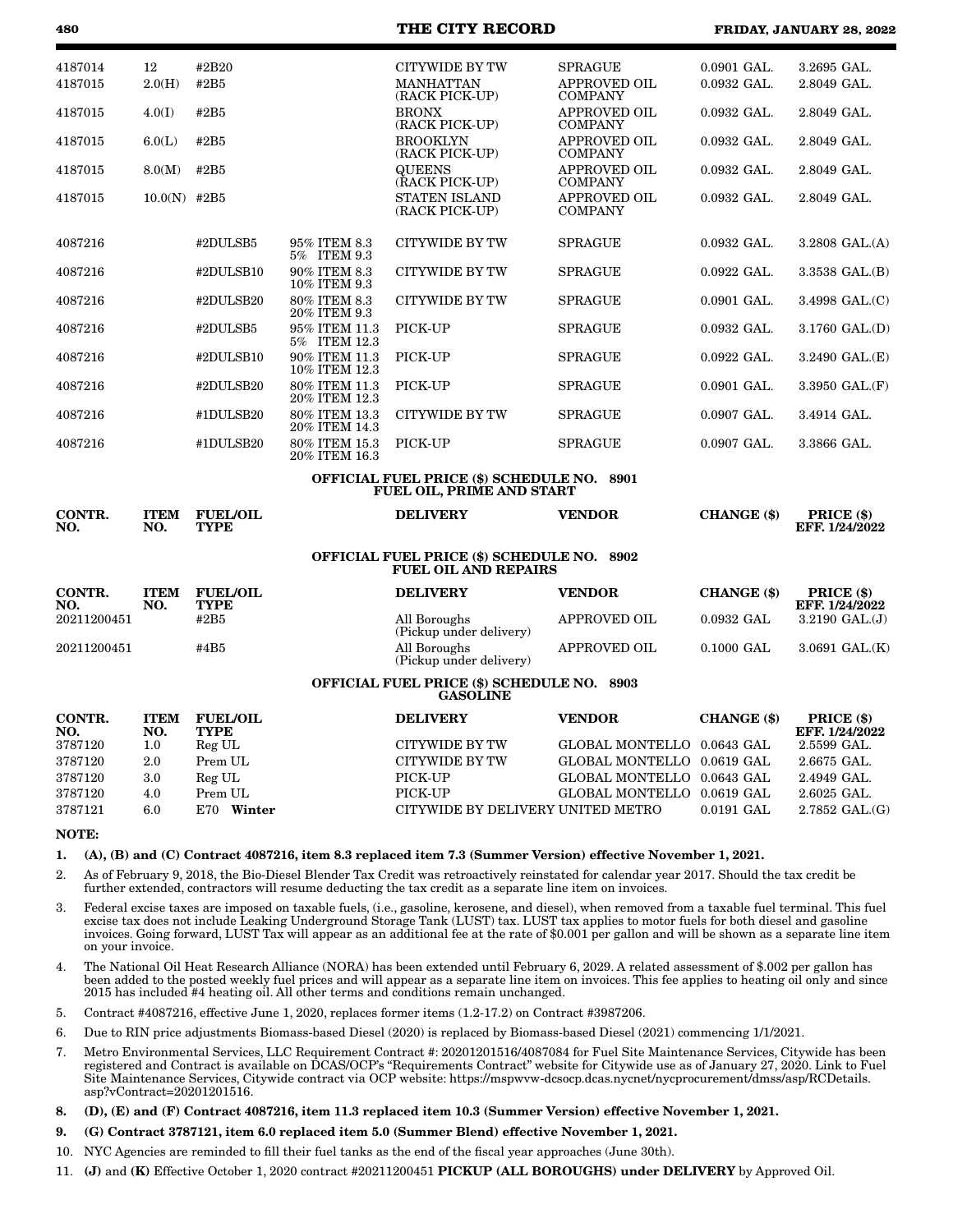- 12. (H), (I), (L), (M) and (N) Items 2.0(Manhattan), 4.0(Bronx), 6.0(Brooklyn), 8.0(Queens) and 10.0(Staten Island) are for RACK PICKUP ONLY.
- 13. NYC Agencies are reminded to begin preparing Purchase Orders for the New Fiscal Year (FY'22) as the end of the current fiscal year approaches (June 30th) where need and encouraged to continue utilizing Direct Order system for your fuel ordering, where it's in place.

#### REMINDER FOR ALL AGENCIES:

All entities utilizing DCAS fuel contracts are reminded to pay their invoices  $\mathbf{on}\ \mathbf{time}$  to avoid interruption of service. Please send inspection copy of receiving report for all gasoline (E70, UL PREM) delivered by tank wagon to OCP/Bureau of Quality Assurance (BQA), 1 Centre Street, 18th Floor, New York, NY 10007.

 $\bullet$  j28

### **HEALTH AND MENTAL HYGIENE**

#### $\blacksquare$  NOTICE

The New York City Department of Health and Mental Hygiene re-procuring NYC Well to build on the success of this service since its initial procurement in 2016, with additional investments to support program growth and enhancements. The contractor(s) will be expected to partner with DOHMH to develop and implement a plan to seamlessly transition the current NYC Well contractor to any newly awarded contractor(s).

NYC Well will continue providing a simple way for New Yorkers to call, text and chat, 24-hours a day, 365 days a year, to receive behavioral health crisis counseling, suicide prevention, emotional and peer support, as well information and referral to ongoing behavioral health care and services that address the social determinants of behavioral health (all calls, text, chats will henceforth be referred to as "contacts"). In addition to offering chat via their website, 988/NYC Well's website will offer a selection of behavioral health and wellness applications and self-service features for the services outlined in this document.

The Concept Paper will be posted on PASSPort, https://passport. cityofnewyork.us/page.aspx/en/rfp/request\_browse\_public, from January 31, 2022 through March 17, 2022. DOHMH invites written comments submitted to, RFP@health.nyc.gov, through the end of the posting period. Indicate "NYC Well Concept Paper" in the subject line.

j24-28

### **OFFICE OF THE MAYOR**

**NOTICE** 

Notice of Intent to Issue New Solicitation(s) Not Included in FY 2022 Annual Contracting Plan and Schedule

NOTICE IS HEREBY GIVEN that the Mayor will be issuing the following solicitation(s) not included in the FY 2022 Annual Contracting Plan and Schedule that is published, pursuant to New York City Charter § 312(a):

Agency: NYC Department of Correction

Description of services sought: Checkpoint Software Maintenance Renewal

Start date of the proposed contract: 8/1/2021

End date of the proposed contract: 7/31/2024

Method of solicitation the agency intends to utilize: Intergovernmental  $(OGS)$ 

Personnel in substantially similar titles within agency: None

Headcount of personnel in substantially similar titles within agency: 0

 $\bullet$  j28

### **MAYOR'S OFFICE OF CONTRACT SERVICES**

#### $\blacksquare$  NOTICE

Notice of Intent to Issue New Solicitation(s) Not Included in FY 2022 Annual Contracting Plan and Schedule

NOTICE IS HEREBY GIVEN that the Mayor will be issuing the following solicitation(s) not included in the FY 2022 Annual Contracting Plan and Schedule that is published, pursuant to New York City Charter § 312(a):

Agency: Department of Environmental Protection Description of services sought: CAT-506-DES: Preliminary Design, Design, and Design Services During Construction for Watershed Wastewater Resource Recovery Facilities Rotating Biological Contactors Replacements Start date of the proposed contract: 2/1/23 End date of the proposed contract: 1/3/31 Method of solicitation the agency intends to utilize: Competitive Sealed Proposal Personnel in substantially similar titles within agency: Project Manager, Civil Engineer, Electrical Engineer, Environmental Engineer, Mechanical Engineer, Architect and Chemical Engineer Headcount: 1069 Agency: Department of Environmental Protection Description of services sought: CRO-509-DES: Preliminary Design, Design and Design Services During Construction for Reconstruction of Arcady Road and Croton Lake Gate House Plaza Start date of the proposed contract: 2/1/23 End date of the proposed contract: 1/29/31 Method of solicitation the agency intends to utilize: Competitive Sealed Proposal Personnel in substantially similar titles within agency: Project Manager, Civil Engineer, Electrical Engineer, Environmental Engineer, Mechanical Engineer, Architect and Chemical Engineer Headcount: 1069 Agency: Department of Environmental Protection Description of services sought: CAT-427-DES: Preliminary Design, Design and Design Services During Construction for the Poor Farm Arch Phase 2 Stabilization Start date of the proposed contract: 2/1/23 End date of the proposed contract: 1/31/30 Method of solicitation the agency intends to utilize: Competitive Sealed Proposal Personnel in substantially similar titles within agency: Project Manager, Civil Engineer, Electrical Engineer, Environmental Engineer, Mechanical Engineer, Architect and Chemical Engineer Headcount: 1069 Agency: Department of Environmental Protection Description of services sought: CAT-367-DES: Preliminary Design, Design, and Design Services During Construction for Ashokan Regional Roads and Drainage Culverts Start date of the proposed contract: 6/1/23 End date of the proposed contract: 5/31/29 Method of solicitation the agency intends to utilize: Competitive Sealed Proposal Personnel in substantially similar titles within agency: Project Manager, Civil Engineer, Electrical Engineer, Environmental Engineer, Mechanical Engineer, Architect and Chemical Engineer Headcount: 1069  $\bullet$  j28

Notice of Intent to Extend Contract(s) Not Included in FY 2022 Annual Contracting Plan and Schedule

NOTICE IS HEREBY GIVEN that the Mayor will be entering into the following extension(s) of (a) contract(s) not included in the  $\overline{Y}Y$  2022 Annual Contracting Plan and Schedule that is published, pursuant to New York City Charter § 312(a):

Agency: NYC Department of Transportation

Vendor: AECOM USA Inc

Nature of services: Engineering Service Agreement (ESA) for Transportation, Transportation Engineering and Urban Design and Related Services Citywide

New start date of the proposed renewed/extended contract: 8/8/22 New end date of the proposed renewed/extended contract: 8/7/25 Modifications sought to the nature of services performed under the contract: None

Reason(s) the agency intends to renew/extend the contract: continued need for services

Personnel in substantially similar titles within agency: This is a task order contract that does not simultaneously result in the award of a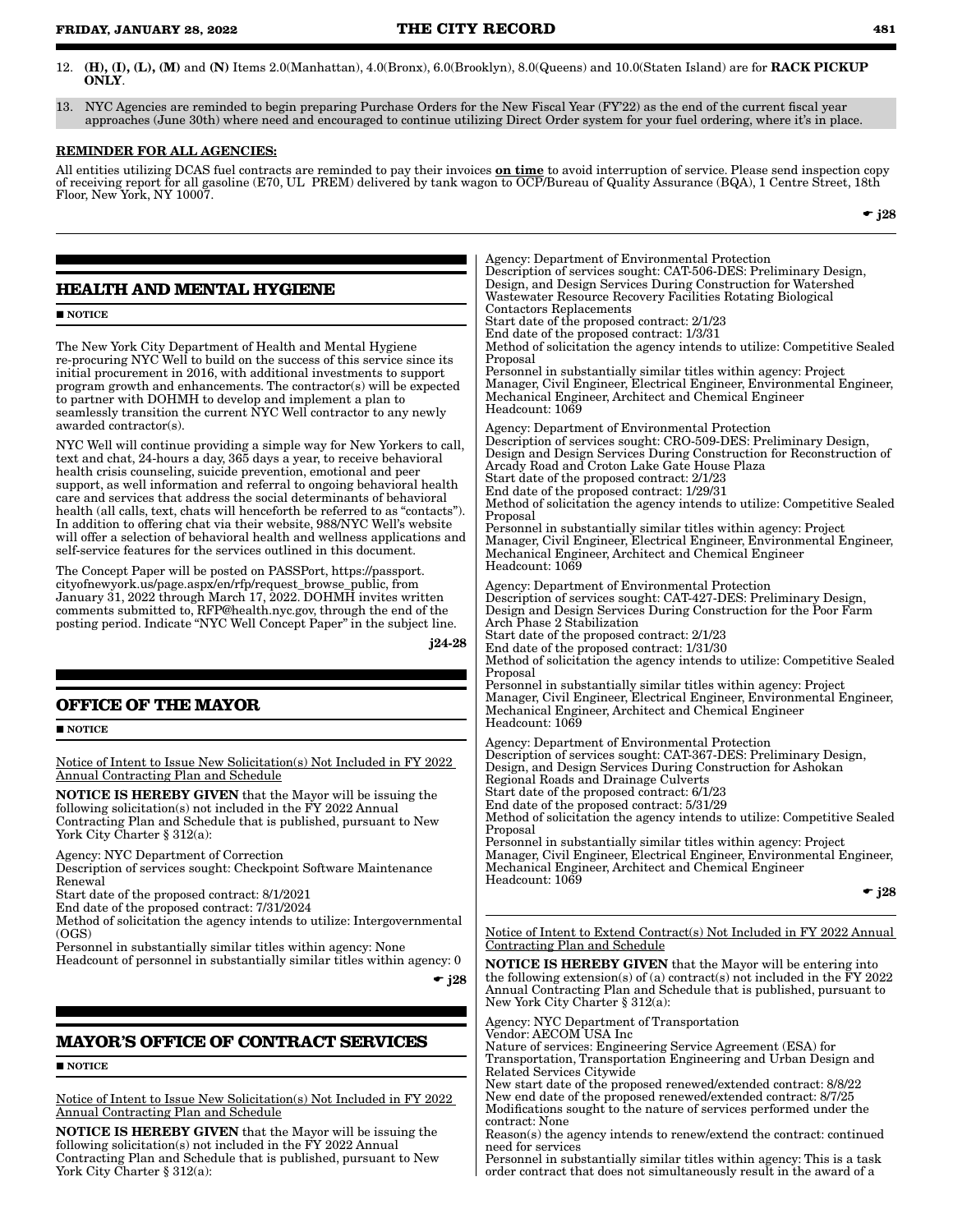first task order; therefore, this information will be determined in conjunction with the issuance of each task order, pursuant to this contract.

Headcount of personnel in substantially similar titles within agency: **TRD** 

Agency: NYC Department of Transportation

Vendor: Sam Schwartz Engineering, PPC

Nature of services: Engineering Service Agreement (ESA) for Transportation, Transportation Engineering and Urban Design and Related Services Citywide

Method of renewal/extension the agency intends to utilize: Renewal New start date of the proposed renewed/extended contract: 10/1/2022 New end date of the proposed renewed/extended contract: 9/30/2025 Modifications sought to the nature of services performed under the contract: None

Reason(s) the agency intends to renew/extend the contract: continued need for services

Personnel in substantially similar titles within agency: This is a task order contract that does not simultaneously result in the award of a first task order; therefore, this information will be determined in conjunction with the issuance of each task order, pursuant to this contract.

Headcount of personnel in substantially similar titles within agency: **TBD** 

 $\div$  i28

Notice of Intent to Extend Contract(s) Not Included in FY 2022 Annual Contracting Plan and Schedule

NOTICE IS HEREBY GIVEN that the Mayor will be entering into the following extension(s) of (a) contract(s) not included in the FY 2022 Annual Contracting Plan and Schedule that is published, pursuant to New York City Charter § 312(a):

Agency: Department of Sanitation

Vendor: Dattner Architects D.P.C.

Nature of services: To provide Architectural/Engineering Design Services, construction Related Design, and Technical Engineering Support in connection with renovation and rehabilitation projects at various sites in all boroughs

Method of renewal/extension the agency intends to utilize: Renewal New start date of the proposed renewed/extended contract: 12/12/2021 New end date of the proposed renewed/extended contract: 12/11/2023 Modifications sought to the nature of services performed under the contract: None

Reason(s) the agency intends to renew/extend the contract:

Continuation of services needed

Personnel in substantially similar titles within agency: Construction Managers

Headcount of personnel in substantially similar titles within agency: 8

Agency: Department of Sanitation

Vendor: VC00145106 Urbahn Architects PLLC

Nature of services: To Provide Architectural/Engineering Design Services, Construction Related Design, and Technical Engineering Support in connection with renovation and rehabilitation projects at various sites in all Boroughs

Method of renewal/extension the agency intends to utilize: renewal New start date of the proposed renewed/extended contract: 11/5/2021 New end date of the proposed renewed/extended contract: 11/4/2023 Modifications sought to the nature of services performed under the contract: None

Reason(s) the agency intends to renew/extend the contract:

Continuation of services needed

Personnel in substantially similar titles within agency: Constructions Managers

Headcount of personnel in substantially similar titles within agency: 8

 $\div$  j28

Notice of Intent to Issue New Solicitation(s) Not Included in FY 2022 Annual Contracting Plan and Schedule

NOTICE IS HEREBY GIVEN that the Mayor will be issuing the following solicitation(s) not included in the FY 2022 Annual Contracting Plan and Schedule that is published, pursuant to New York City Charter § 312(a):

Agency: NYC Department of Transportation

Description of services sought: Engineering Support for the NYCDOT Central Adaptive Control and Active Traffic Management Systems 2022

Start date of the proposed contract: February 1, 2022 End date of the proposed contract: January 31, 2023 Method of solicitation the agency intends to utilize: Task Order Personnel in substantially similar titles within agency: None Headcount of personnel in substantially similar titles within agency: 0

Agency: NYC Department of Transportation

Description of services sought: Intelligent Transportation System (ITS) Phase 2 Construction Support Services on the Belt Parkway Supplemental to Secure Inspection Services Start date of the proposed contract: February 1, 2022 End date of the proposed contract: January 31, 2023 Method of solicitation the agency intends to utilize: Task Order Personnel in substantially similar titles within agency: None Headcount of personnel in substantially similar titles within agency: 0

 $\div$  i28

Notice of Intent to Extend Contract(s) Not Included in FY 2022 Annual Contracting Plan and Schedule

NOTICE IS HEREBY GIVEN that the Mayor will be entering into the following extension(s) of (a) contract(s) not included in the FY 2022 Annual Contracting Plan and Schedule that is published, pursuant to New York City Charter § 312(a):

Agency: Department of Environmental Protection

Vendor: Longo Electrical Mechanical, Inc.

Nature of services: Maintenance & Repair of Electrical Switchgear Equipment

Method of extension the agency intends to utilize: Extension New start date of the proposed extended contract: 3/28/2022 New end date of the proposed extended contract: 3/27/2023 Modifications sought to the nature of services performed under the contract:None

Reason(s) the agency intends to extend the contract: Interim service coverage while successor contract is being processed

Personnel in substantially similar titles within agency: None Headcount of personnel in substantially similar titles within agency: 0

 $\bullet$  j28

### **SANITATION**

**NOTICE** 

### PERCENTAGE OF EXISTING LAWFULLY OPERATING TRANSFER STATIONS IN NEW YORK CITY BY COMMUNITY DISTRICT

NOTICE IS HEREBY GIVEN, that, pursuant to section 4-32(d) of Title 16 of the Rules of the City of New York, the Department of Sanitation is publishing the following chart detailing the percentage of existing lawfully operating transfer stations in New York City by Community District as required by the *Final Rules Governing The Department of Sanitation's Siting Requirements Regarding Transfer Stations* that were published in the City Record on November 8, 2004 and that became effective upon publication. A copy of the final rules, located in Subchapter C of Chapter 4 of Title 16 of the Rules of the City of New York, can also be found on the Department's website, at www.nyc.gov/dsny. Dated: January 2022.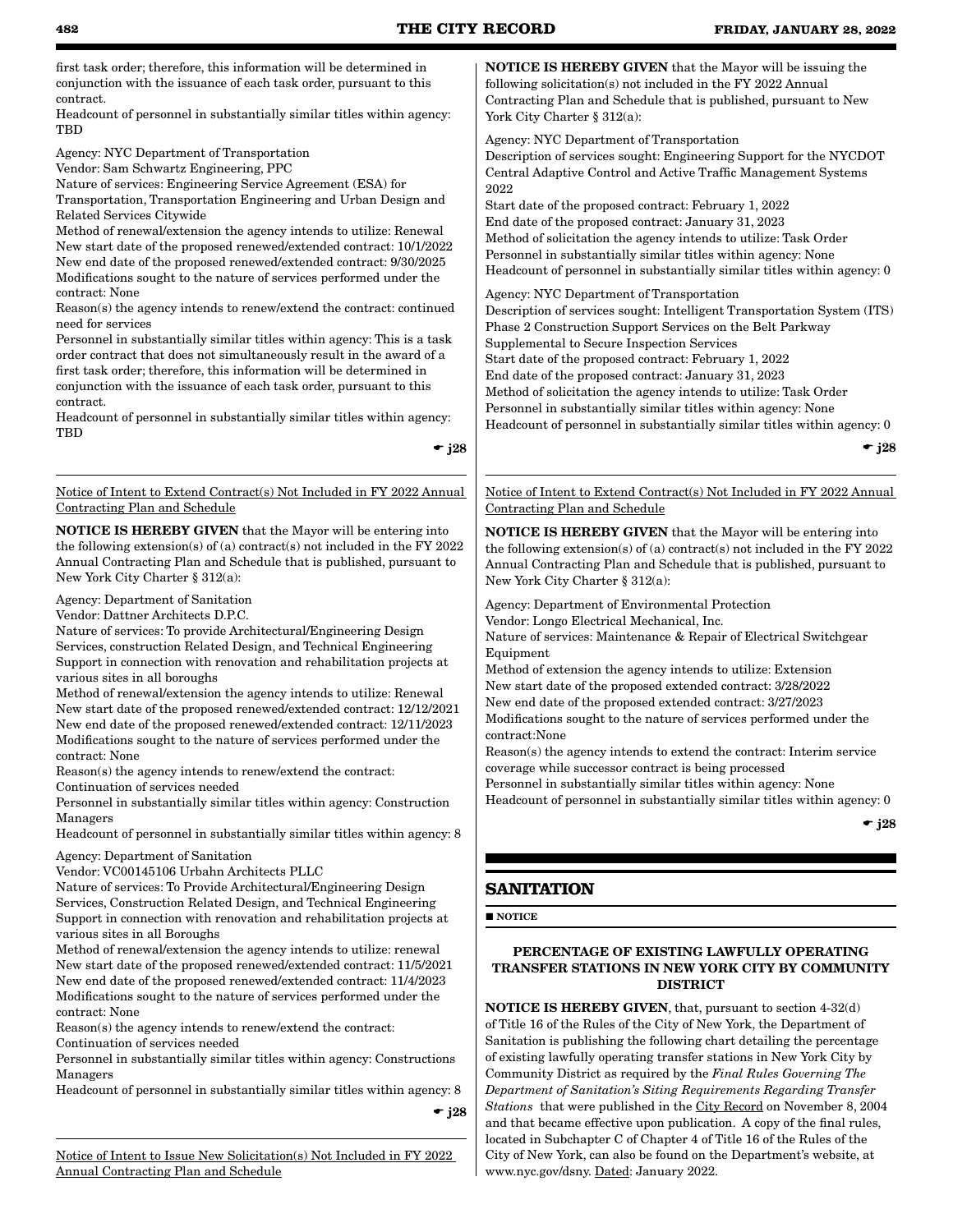| Percentage of<br><b>Existing, Lawfully</b><br>Operating<br><b>Transfer Stations</b><br>in NYC | Community<br><b>Districts</b>          | <b>Buffer Distance</b><br>to Residential<br>Districts.<br>Hospitals, Public Stations <sup>(A)</sup><br>Parks and<br><b>Schools</b> | <b>Buffer Distance</b><br><b>between</b><br><b>Transfer</b> | <b>Additional Requirements</b>                                                                              | <b>Zoning Requirements</b>                             |
|-----------------------------------------------------------------------------------------------|----------------------------------------|------------------------------------------------------------------------------------------------------------------------------------|-------------------------------------------------------------|-------------------------------------------------------------------------------------------------------------|--------------------------------------------------------|
| $16\%$ or more                                                                                | Brooklyn 1                             | $700$ feet                                                                                                                         | $400$ feet                                                  | (i)Facility enclosed;<br>(ii) Queuing area on site;<br>(iii) $\tilde{O}$ ffsets required (B), (C), (D), (E) | M <sub>2</sub> and/or M <sub>3</sub> districts<br>only |
| From 12 to less than   Bronx 2<br>$16\%$                                                      |                                        | 600 feet                                                                                                                           | 400 feet                                                    | (i) Facility enclosed;<br>(ii) Queuing area on site;<br>(iii) Offsets required $^{(B),(C),(D),(E)}$         | M <sub>2</sub> and/or M <sub>3</sub> districts<br>only |
| From 8 to less than<br>12%                                                                    | Bronx 1<br>Queens 7<br>Staten Island 2 | $600$ feet                                                                                                                         | 400 feet                                                    | Queuing area on site $(F)$                                                                                  | M <sub>2</sub> and/or M <sub>3</sub> districts<br>only |
| From 4 to less than<br>8%                                                                     | Queens 2<br>Queens 12                  | 500 feet                                                                                                                           | 400 feet                                                    | Queuing area on site $(F)$                                                                                  | M1, M2 and/or M3<br>allowed <sup>(H)</sup>             |
| Less than 4%                                                                                  | All other Community<br>Districts       | 400 feet                                                                                                                           | $400$ feet                                                  | Queuing area on site $(G)$                                                                                  | M1, M2 and/or M3<br>allowed <sup>(H)</sup>             |

- (A) This restriction shall not apply to a new transfer station that is located at or adjacent to a rail yard, rail spur, industrial track or vessel facility, provided that at least ninety percent of the solid waste received is subsequently transported from the transfer station by rail or vessel.
- (B) Any new transfer stations operating a truck-to-truck facility must obtain a corresponding reduction (offset) in the lawful daily permitted throughput capacity at a transfer station within the same community district at a rate of one ton for every new ton of capacity. Such reduction must be of the same type of solid waste (putrescible for putrescible, construction and demolition debris for construction and demolition debris, or fill material for fill material).
- (C) Any application for a new putrescible or construction and demolition debris transfer stations located at or adjacent to a rail yard, rail spur, industrial track or vessel facility, and where at least ninety percent of the solid waste received is subsequently transported from the transfer station by rail or vessel, must obtain a corresponding reduction (offset) in the lawful daily permitted throughput capacity at a putrescible or construction and demolition debris transfer station within the same community district at a rate of one ton for every new ton of capacity.
- Any transfer station that is lawfully operating that is located at least 500 feet from a residential district, hospital, public park or school may increase its lawful daily permitted throughput capacity only if such owner/operator obtains a corresponding reduction (offset) in the lawful daily permitted throughput capacity at a transfer station located in the same community district at a rate of one ton for every new ton of capacity. Such reduction must be of the same type of solid waste (putrescible for putrescible, construction and demolition debris for construction and demolition debris, or fill material for fill material).
- (E) Any putrescible or construction and demolition debris transfer station that is lawfully operating at or adjacent to a rail yard, rail spur, industrial track or vessel facility where at least ninety percent of the solid waste received is subsequently transported from the transfer station by rail or vessel, may increase its lawful daily permitted throughput capacity provided that the owner/ operator obtains a corresponding reduction (offset) in the lawful daily permitted throughput capacity at a putrescible or construction and demolition debris transfer station within the same community district at a rate of one ton for every new ton of capacity.
- Any transfer station that is lawfully operating may increase its lawful daily permitted throughput capacity, subject to Department review and approval, provided that it is located at least 500 feet from a residential district, hospital, public park or school. This restriction shall not apply to a transfer station that is located at or adjacent to a rail yard, rail spur, industrial track or vessel facility, provided that at least ninety percent of the solid waste received is subsequently transported from the transfer station by rail or vessel.
- (G) Any transfer station that is lawfully operating may increase its lawful daily permitted throughput capacity, subject to Department review and approval, provided that it is located at least 400 feet from a residential district, hospital, public park or school. This restriction shall not apply to a transfer station that is located at or adjacent to a rail yard, rail spur, industrial track or vessel facility, provided that at least ninety percent of the solid waste

received is subsequently transported from the transfer station by rail or vessel.

(H) Any new transfer station shall not be located in an M1 district if the M1 districts in such community district cumulatively contain three or more lawfully operating transfer stations.

 $\bullet$  j28

### **CHANGES IN PERSONNEL**

 **DEPT OF HEALTH/MENTAL HYGIENE FOR PERIOD ENDING 11/26/21**

|                               |                   |   | TITLE |               |                 |     |               |               |
|-------------------------------|-------------------|---|-------|---------------|-----------------|-----|---------------|---------------|
| <b>NAME</b>                   |                   |   | NUM   | <b>SALARY</b> | <b>ACTION</b>   |     | PROV EFF DATE | <b>AGENCY</b> |
| CABRERA CARRERA KARLA         |                   | G | 56056 | \$42191.0000  | <b>RESIGNED</b> | YES | 11/14/21      | 816           |
| <b>CHAN</b>                   | <b>KRISTEN</b>    | D | 21849 | \$86520.0000  | <b>RESIGNED</b> | YES | 10/26/21      | 816           |
| <b>CHERFILUS</b>              | YOUSELIN          |   | 21744 | \$86830.0000  | <b>INCREASE</b> | YES | 11/07/21      | 816           |
| <b>CHEW</b>                   | <b>SARAH</b>      | 0 | 21744 | \$70554.0000  | <b>RESIGNED</b> | YES | 11/17/21      | 816           |
| <b>CLARKE</b>                 | CANDICE           | N | 10251 | \$55000.0000  | APPOINTED       | YES | 10/31/21      | 816           |
| <b>CLARKE</b>                 | JANICE            | A | 31215 | \$45722.0000  | APPOINTED       | YES | 11/14/21      | 816           |
| DAIL                          | LINDA             |   | 12647 | \$60945.0000  | <b>RETIRED</b>  | YES | 12/01/18      | 816           |
| DE KLERK                      | <b>ROSEMARY K</b> |   | 5100B | \$34.7300     | <b>RESIGNED</b> | YES | 10/29/21      | 816           |
| <b>ELIAS</b>                  | PRECIOUS K        |   | 21512 | \$48696.0000  | <b>RESIGNED</b> | NO  | 10/28/21      | 816           |
| FINE                          | ANNE              | D | 53040 | \$84.8600     | <b>RETIRED</b>  | YES | 11/09/21      | 816           |
| FORNI                         | <b>AMANDA</b>     | M | 21849 | \$86520.0000  | <b>INCREASE</b> | YES | 10/24/21      | 816           |
| FRANKLIN                      | <b>JESSICA</b>    | s | 5100B | \$34.7300     | <b>RESIGNED</b> | YES | 10/28/21      | 816           |
| <b>GARAFOLA</b>               | VICTORIA          |   | 95488 | \$90000.0000  | APPOINTED       | YES | 11/07/21      | 816           |
| <b>GARCIA</b>                 | MICHAEL           | G | 21744 | \$86830.0000  | <b>RESIGNED</b> | YES | 11/09/21      | 816           |
| <b>GRANADO</b>                | <b>KARLA</b>      | L | 21744 | \$105289.0000 | RESIGNED        | YES | 11/13/21      | 816           |
| <b>GREEN</b>                  | DAVID             | M | 21849 | \$55098.0000  | <b>RESIGNED</b> | YES | 10/13/21      | 816           |
| <b>HAMMOND</b>                | <b>RASHIDAH</b>   |   | 52304 | \$47073.0000  | <b>TRANSFER</b> | NO. | 08/09/15      | 816           |
| HANSON JR JR                  | <b>AINSLEY</b>    | Α | 91406 | \$19.3300     | APPOINTED       | YES | 11/07/21      | 816           |
| <b>HEWITT</b>                 | <b>ROSS</b>       | G | 53039 | \$182522.0000 | <b>RETIRED</b>  | YES | 11/20/21      | 816           |
| HLINKA II                     | DAVID             |   | 31215 | \$62533.0000  | <b>RESIGNED</b> | YES | 11/04/21      | 816           |
| <b>JINGOOL</b>                | VERONICA          |   | 31215 | \$41199.0000  | <b>DECREASE</b> | NO. | 08/04/19      | 816           |
| <b>KENNEY</b>                 | LAUREN            | Α | 10209 | \$19.9000     | APPOINTED       | YES | 11/14/21      | 816           |
| KHAN                          | TAMANNA           |   | 40910 | \$69568.0000  | <b>INCREASE</b> | YES | 11/07/21      | 816           |
| <b>KHURAL</b>                 | SATWINDE S        |   | 95713 | \$109539.0000 | RESIGNED        | YES | 11/02/21      | 816           |
| KIM                           | HAE               | G | 5100B | \$34.7300     | <b>RESIGNED</b> | YES | 11/05/21      | 816           |
| KIM                           | PAUL              |   | 40910 | \$64415.0000  | <b>INCREASE</b> | YES | 11/07/21      | 816           |
| <b>KIRRANE</b>                | <b>RYAN</b>       | C | 21744 | \$64140.0000  | APPOINTED       | YES | 11/07/21      | 816           |
| LI                            | LAN               |   | 21744 | \$97138.0000  | <b>INCREASE</b> | YES | 11/14/21      | 816           |
| L0                            | MOUSLY            |   | 21514 | \$74760.0000  | <b>RESIGNED</b> | YES | 10/08/21      | 816           |
| LUDHIANA                      | <b>KAILASH</b>    | z | 51022 | \$35.0200     | <b>RESIGNED</b> | NO. | 11/07/21      | 816           |
| LUNING                        | CHERYL            | S | 53299 | \$101056.0000 | <b>RESIGNED</b> | YES | 11/11/21      | 816           |
| MA                            | OIE               |   | 21514 | \$90000.0000  | APPOINTED       | YES | 11/14/21      | 816           |
| MANIGAULT                     | <b>DEIDRA</b>     |   | 12158 | \$85660.0000  | <b>RETIRED</b>  | NO  | 11/09/21      | 816           |
| <b>MARRERO</b>                | ERIN              | N | 10251 | \$46350.0000  | <b>RESIGNED</b> | NO  | 10/19/21      | 816           |
| MARTINEZ SORIAN CESAR         |                   |   | 56057 | \$61800.0000  | <b>INCREASE</b> | YES | 11/14/21      | 816           |
| <b>MCCAFFERY</b>              | <b>SEAN</b>       | D | 21849 | \$70349.0000  | <b>RESIGNED</b> | YES | 06/22/21      | 816           |
| MCGIBBON                      | EMILY             | P | 21744 | \$113300.0000 | INCREASE        | YES | 11/14/21      | 816           |
| MESA                          | <b>GLORIA</b>     |   | 56056 | \$42191.0000  | <b>RESIGNED</b> | YES | 11/13/21      | 816           |
|                               |                   |   |       |               |                 |     |               |               |
| DEPT OF HEALTH/MENTAL HYGIENE |                   |   |       |               |                 |     |               |               |

|               |               |   |       | FOR PERIOD ENDING 11/26/21 |                 |     |                  |               |
|---------------|---------------|---|-------|----------------------------|-----------------|-----|------------------|---------------|
|               |               |   | TITLE |                            |                 |     |                  |               |
| NAME          |               |   | NUM   | <b>SALARY</b>              | ACTION          |     | PROV EFF DATE    | <b>AGENCY</b> |
| <b>MORAES</b> | <b>AURORA</b> | z | 21744 | \$84301,0000               | <b>INCREASE</b> | YES | 03/22/20 816     |               |
| MOREL         | MIGDALIA      |   | 21744 | \$80000.0000               | APPOINTED       |     | YES 11/14/21 816 |               |
| MORRIS        | JANELLE       | A | 51001 | \$69152,0000               | RESIGNED        | NO. | 09/05/21 816     |               |
| MUNROE        | COLENE        | s | 40910 | \$81094.0000               | <b>INCREASE</b> |     | YES 11/14/21 816 |               |
| <b>NAGLER</b> | PHILLIP       | м | 21849 | \$55098,0000               | RESIGNED        |     | YES 11/07/21 816 |               |
| NEIST         | DANIEL        | C | 52613 | \$65920,0000               | RESIGNED        | NO. | 11/17/21 816     |               |

**NEW 8 53040 \$79.2300 APPOINTED YES 11/14/21<br>
MENDY J 21514 \$90000.0000 APPOINTED YES 11/14/21** 

\$75000.0000 APPOINTED YES 10/31/21 816

**NEIST DANIEL C 52613 \$65920.0000 RESIGNED NO 11/17/21 816**

**NG WENDY J 21514 \$90000.0000 APPOINTED YES 11/14/21 816**